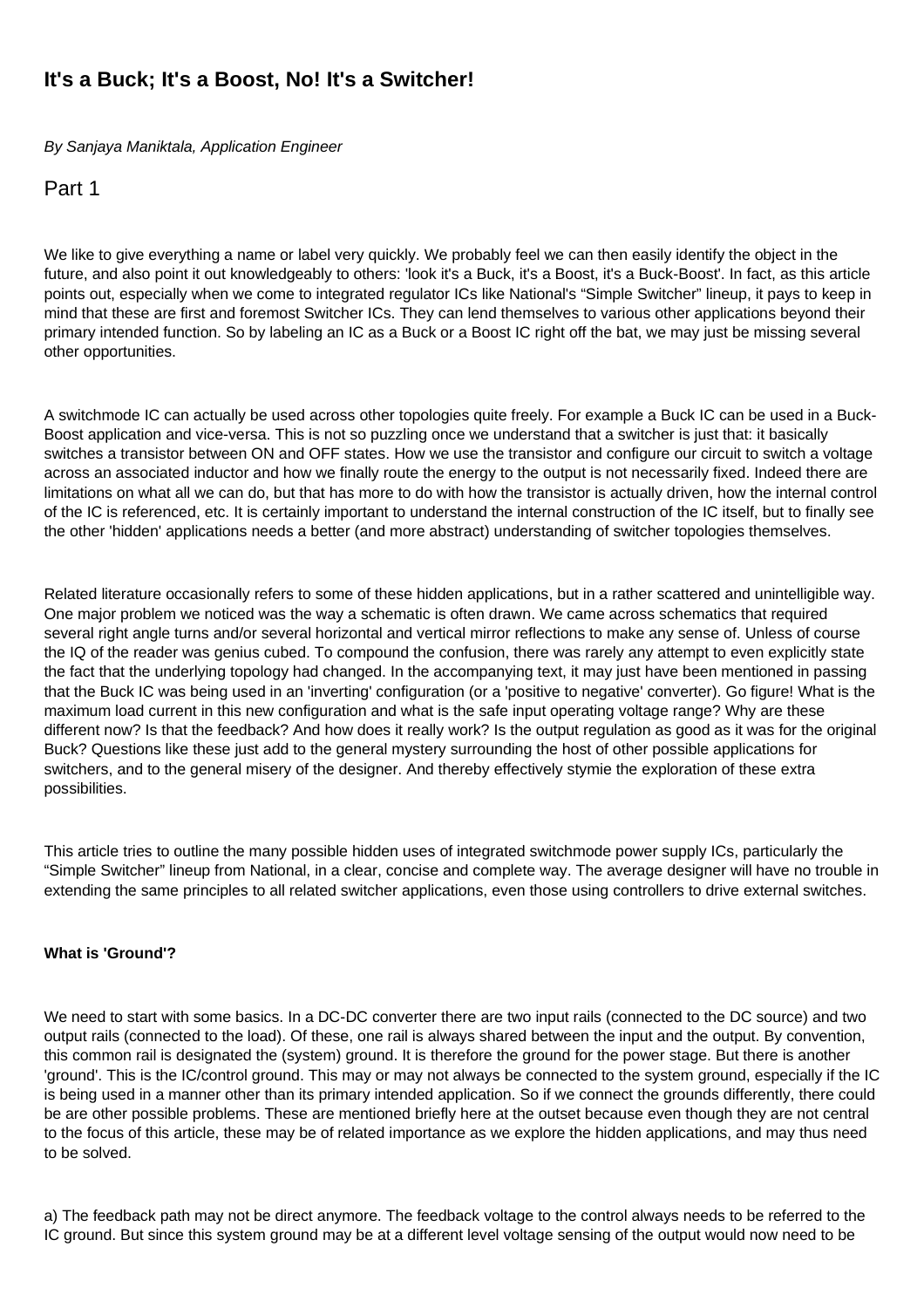differential in nature. Then this difference needs to be level-shifted or 'translated' to the IC ground. There are several standard ways of doing this, all involving external components, and these will be discussed later.

b) Any ON/OFF control if required will also need to be indirectly implemented for the same reason. But the variations are extremely diverse. For example, some ICs turn the PWM stage ON if the voltage applied on the ON/OFF pin is positive (with respect to the IC ground), but in some cases the ON/OFF pin needs to be connected to IC ground to be activated. In addition the ON/OFF pin usually has a voltage rating which should not be exceeded. Therefore, the designer is going to have to independently figure out the best way to implement ON/OFF control in such cases. Of course he may not even require to turn OFF the IC, and that would be easy to do if not automatic. In this article we are not going to delve into this ON/OFF aspect further.

Note: The feedback pin also has maximum voltage ratings that should not be exceeded. Though this pin is inherently selfstabilizing, at least in steady state, the designer may need to watch out for transients during start-up or shutdown or under short circuits on the output that could damage the feedback pin. This is of concern only when the IC is used 'unconventionally', i.e. in a configuration other than its basic intended application.

Since the many different configurations can appear bewildering at first sight, it will help to point out their common threads. This will lead to a better visualization in terms of their basic building blocks and highlight all the things we can do without missing any possibilities. Therefore we will start off by some basic definitions.

### **Definitions: N-switch/P-switch**

For bringing the myriad possibilities under smaller umbrellas, we need to make some rather unconventional definitions in this article. The reader should bear with us, as he will see that it really does help in isolating the common threads among the various hidden applications.

In **Figure 1a** we have indicated that a voltage of magnitude 'v' needs to be applied with respect to the Source terminal of both N-channel FETs and P-channel FETs to turn the FET ON (assuming enhancement types only). The dotted triangles (alongside the label 'v') indicate the direction of increasing voltage (in terms of magniude). We have also indicated that a voltage of magnitude 'v' needs to be applied with respect to the Emitter terminals of both NPN and PNP BJTs ('Bipolar Junction Transistor') to turn the BJT ON.

Throughout this article we will usually attempt to keep the lower voltage input rail on the bottom side of the figure and the higher voltage input rail on the top side. Further, the input is on the left side and the output on the right. These steps will help in keeping all the schematics visually appealing, easy to follow, and mutually consistent.

In **Figure 1b** we have show the easiest way to turn the FET or BJT OFF is to connect the gate/base to the Source/Emitter.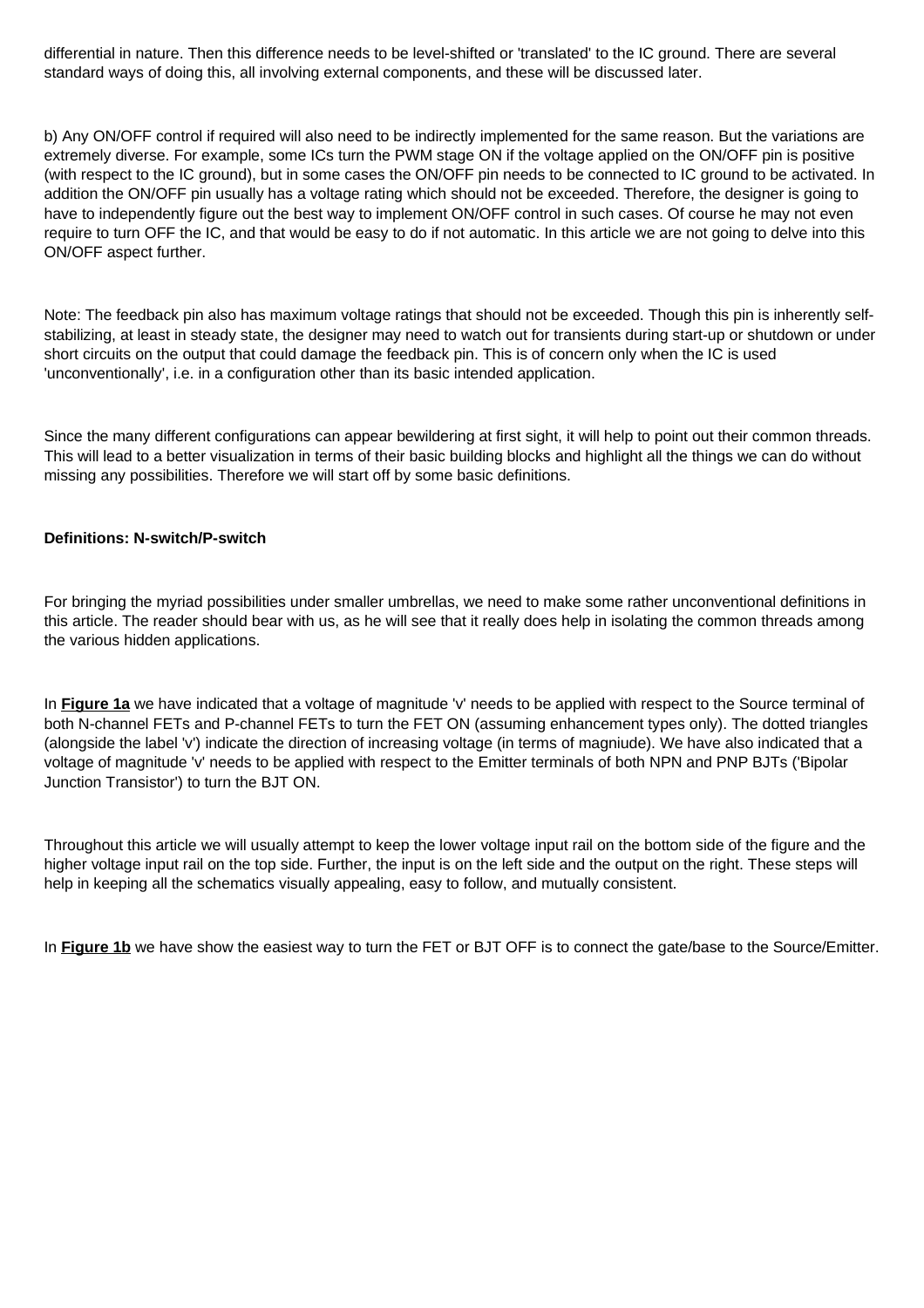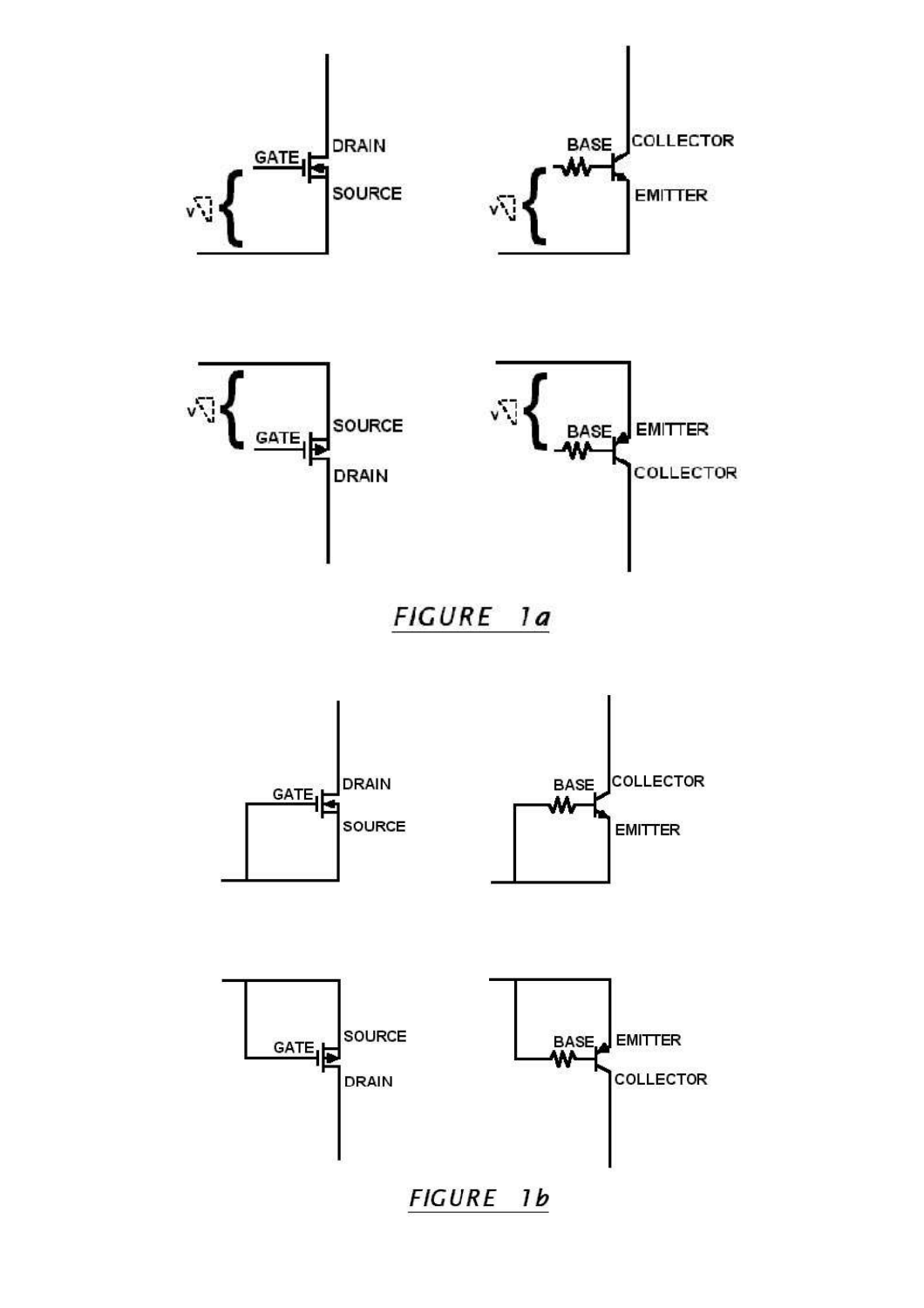Because of the drive similarities, in this article we will generally talk in terms of an 'N-switch' (being either an N-channel FET or an NPN BJT) or a 'P-switch' (either a P-channel FET or a PNP BJT.

### **Another Definition: The 'LSD' cell**

With no hallucinogenic properties at stake, the LSD cell as defined here goes a long way in understanding which hidden applications are a 'natural possibility' for a given IC and which are not. It will be shown that if we identify the LSD cell type occurring in the original intended function of a switcher IC, we can easily apply it to any other topology in which the same LSD cell type occurs, irrespective of the topology. We will also see that in some cases, by a special technique we can even make an IC perform in an LSD cell type other than its originally intended LSD cell. This is a clear alternative to talking in terms of Buck or Boost cells, which is more common in related literature. The justification here is that LSD cells, not Boost/Buck cells, are the key to understanding and tracking down the hidden applications. The topology can always change but not the LSD cell type! And this will be borne out soon.

Coming to the basic structure of power conversion circuits, in all cases we have an inductor (L), a switch (S) and a diode (D) connected to each other. This is hereafter generically nicknamed an 'LSD cell'. We will see that we can have in all just 4 LSD cell types. Two correspond to N-switches, and two to P-switches.



LSD cell types are shown in **Figure 2** (the internal details of the switch are not shown here). When the switch turns OFF the current freewheels through the diode. Therefore the direction of the diode must be as indicated for each case. The 'LSD node' (the common node between the three components) is also called the 'switching node' ('Vsw') as in normal power conversion terminology. Therefore the two main cases are

The cathode of the diode connects to the LSD node: call it a '+' LSD cell  $\cdot$  The anode of the diode connects to the LSD node: call it a '-' LSD cell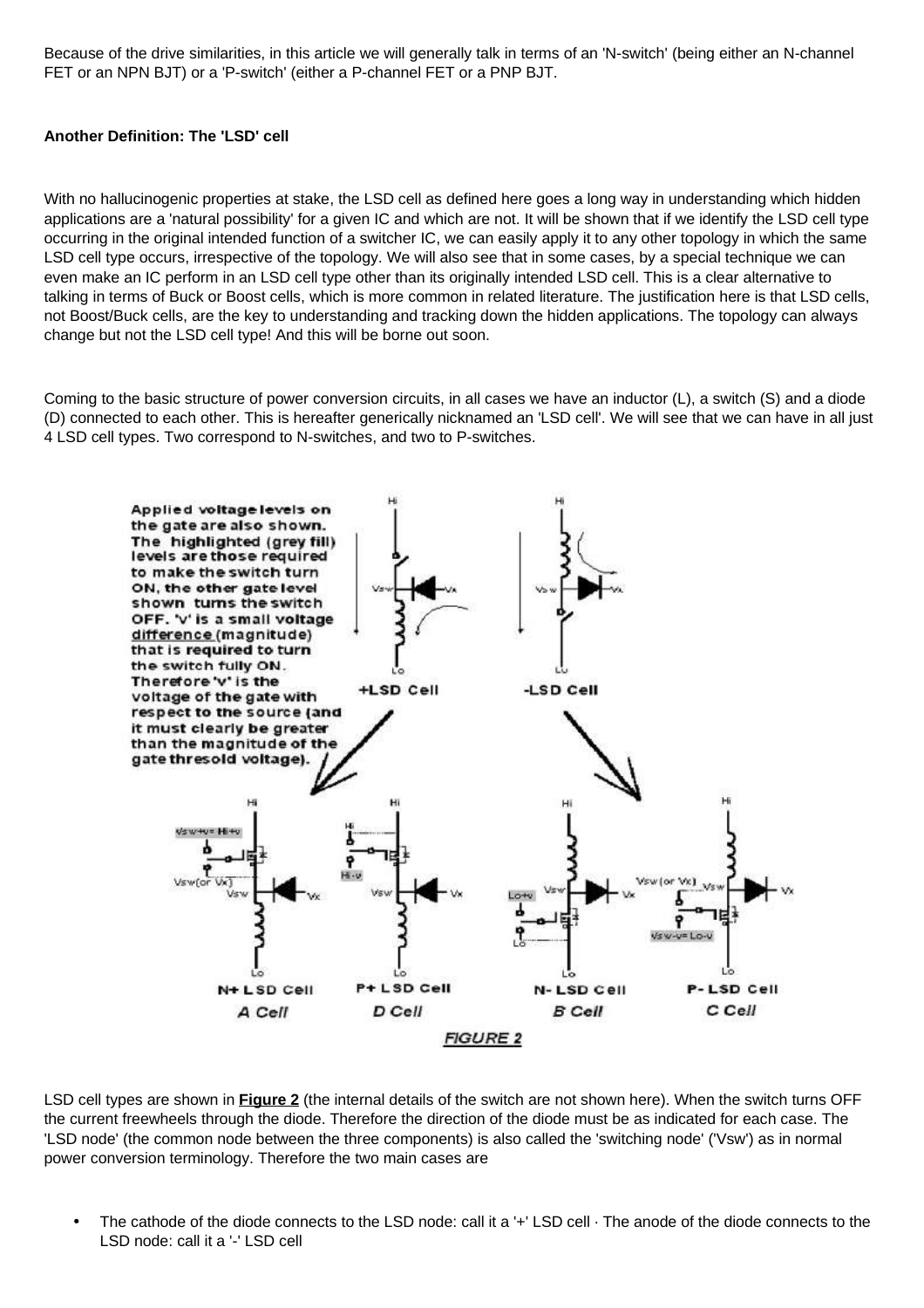For each case above, we can have either an N-switch or a P-switch. Therefore, in all we have four basic LSD cells at the root of any power converter. We will give these names Type A, B, C and D.

- Type A: N+ cell: cathode is LSD node, N-channel FET or NPN BJT
- Type B :N- cell: anode is LSD node, N-channel FET or NPN BJT
- Type C : P- cell: anode is LSD node, P-channel FET or PNP BJT
- Type D : P+ cell: cathode is LSD node, P-channel FET or PNP BJT

This is also provided in the lookup table, Table 1.

| vpe. | cell |
|------|------|
|      |      |
|      |      |
|      |      |
|      |      |

## **Table 1: Lookup for LSD cell descriptors**

We introduce the following terminology from **Figure 2**. We need to do this because when we come to 'configurations' of the topologies we will see that the labeling of the rails keeps changing. The system 'ground' may be re-designated based on the common rail criterion discussed earlier. Therefore it is important to visualize the configurations in which the cells find themselves in, in terms of a higher voltage rail and a lower voltage rail rather than a specific label.

a) The higher voltage potential is called 'Hi' (note it is on the top side of the figure).

b) The lower voltage potential is called 'Lo' (note it is on the bottom side of the figure).

c) The common node shared by the switch, the diode and the inductor is 'Vsw' and is the 'switching node'. This voltage on this node is always 'swinging'.

d) The voltage on the other side of the diode is a DC level in all cases and it is called 'Vx' here. Therefore Vsw will equal Vx during the time the switch turns OFF, because the diode must then conduct. When a diode conducts it can be mentally thought of as 'connecting' its two terminals together. So during the entire switch OFF-time Vsw=Vx (ignoring the small forward voltage drop across the diode, and assuming continuous conduction mode). Therefore we can again refer to **Figure 2** and notice that it is indicated that one way to turn the switch OFF is to connect the Gate/Base to Vx (rather than to Vsw).

Note: This implies that the 'ground pin' of control ICs can often be permanently connected to the point Vx. In some cases Vx is the output voltage rail itself. We will see this principle in action in a succeeding section.

## **Configurations of Switching Regulator Topologies**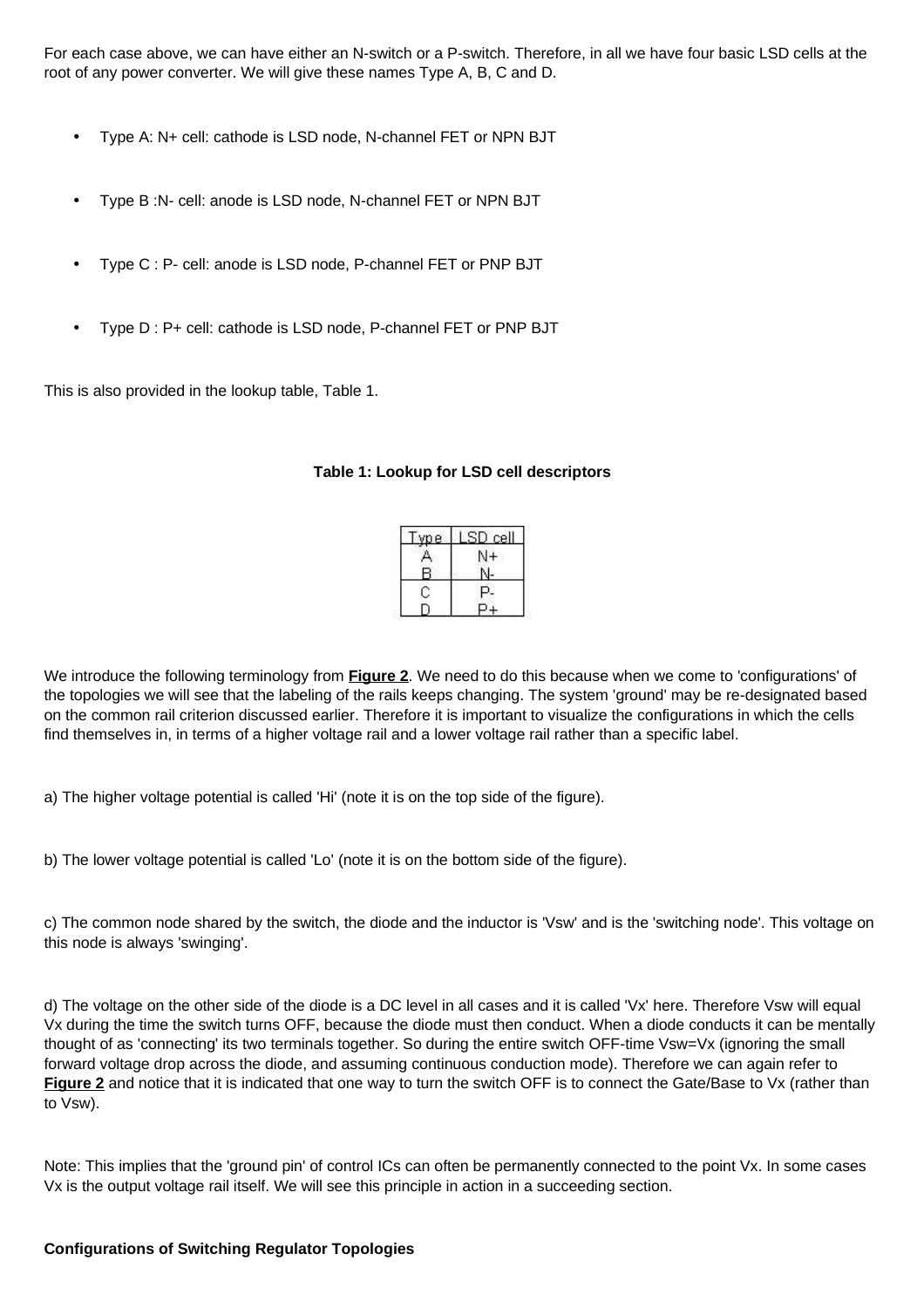We note that the words 'Boost', or 'Buck' or 'Buck-Boost' always refers only to the magnitudes of the input and output voltages. So now we see the need for qualifiers like 'negative to negative', 'negative to positive' etc. to fully describe the actual configurations. The negative (or inverted) form of the modern positive to positive Boost converter is in full a 'negative to negative Boost converter'. It would convert say -12V to -48V relative to the (common) ground rail.

We have four possible configurations for each of the standard topologies. In **Figure 3**, **Figure 4** and **Figure 5** we show the possibilities for the Buck, the Boost and the Buck-Boost converters respectively. Note that we can now relate what Hi, Lo, Vsw, Vx levels really refer to in the schematic, in terms of actual circuit labels for the rails. The gate drive levels are also shown. As in **Figure 2**, the highlighted areas of the gate drive (gray fill) are where the FET is ON. Otherwise it is OFF. It is also indicated whether they belong to Types A, B, C or D, as defined previously.

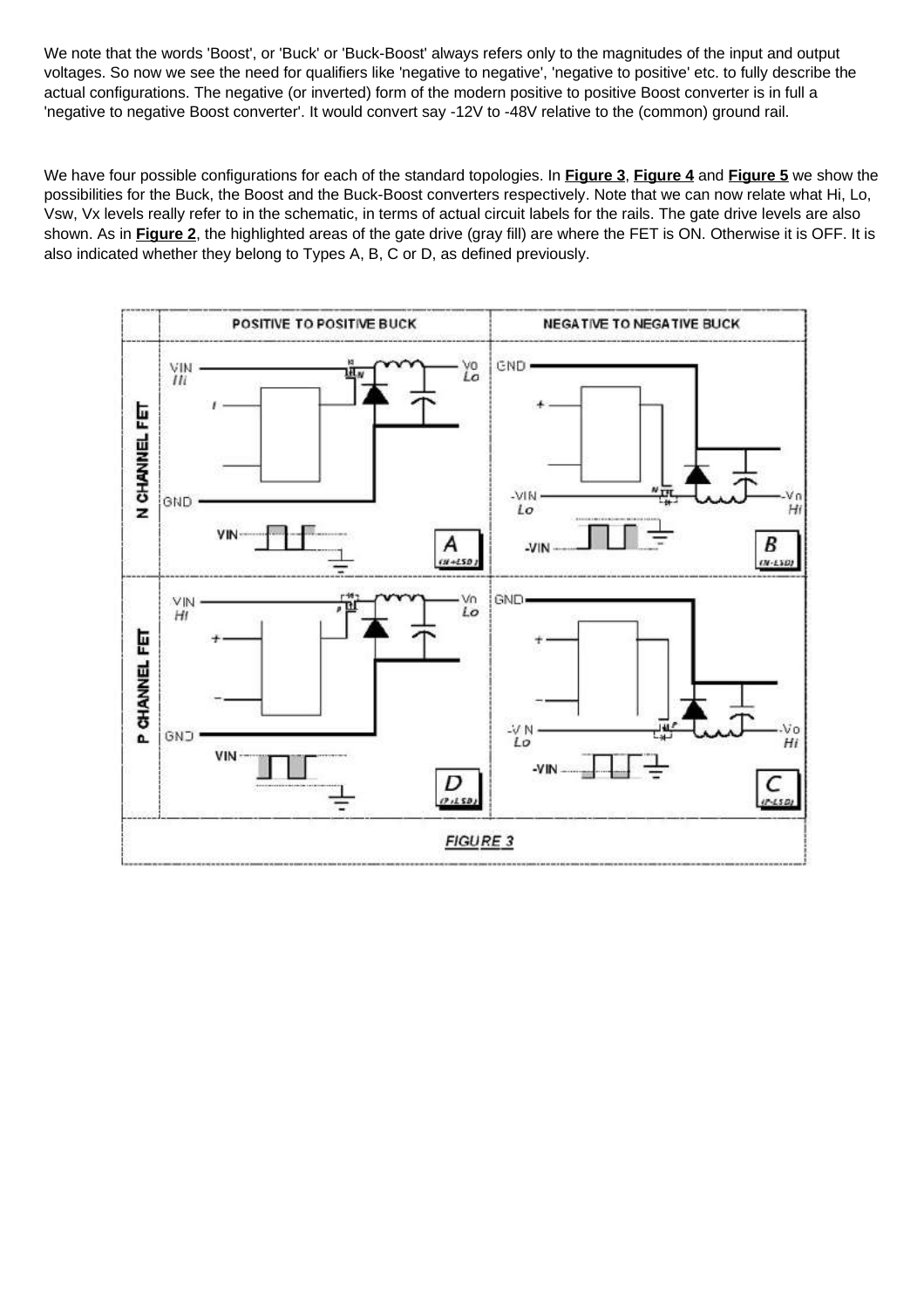

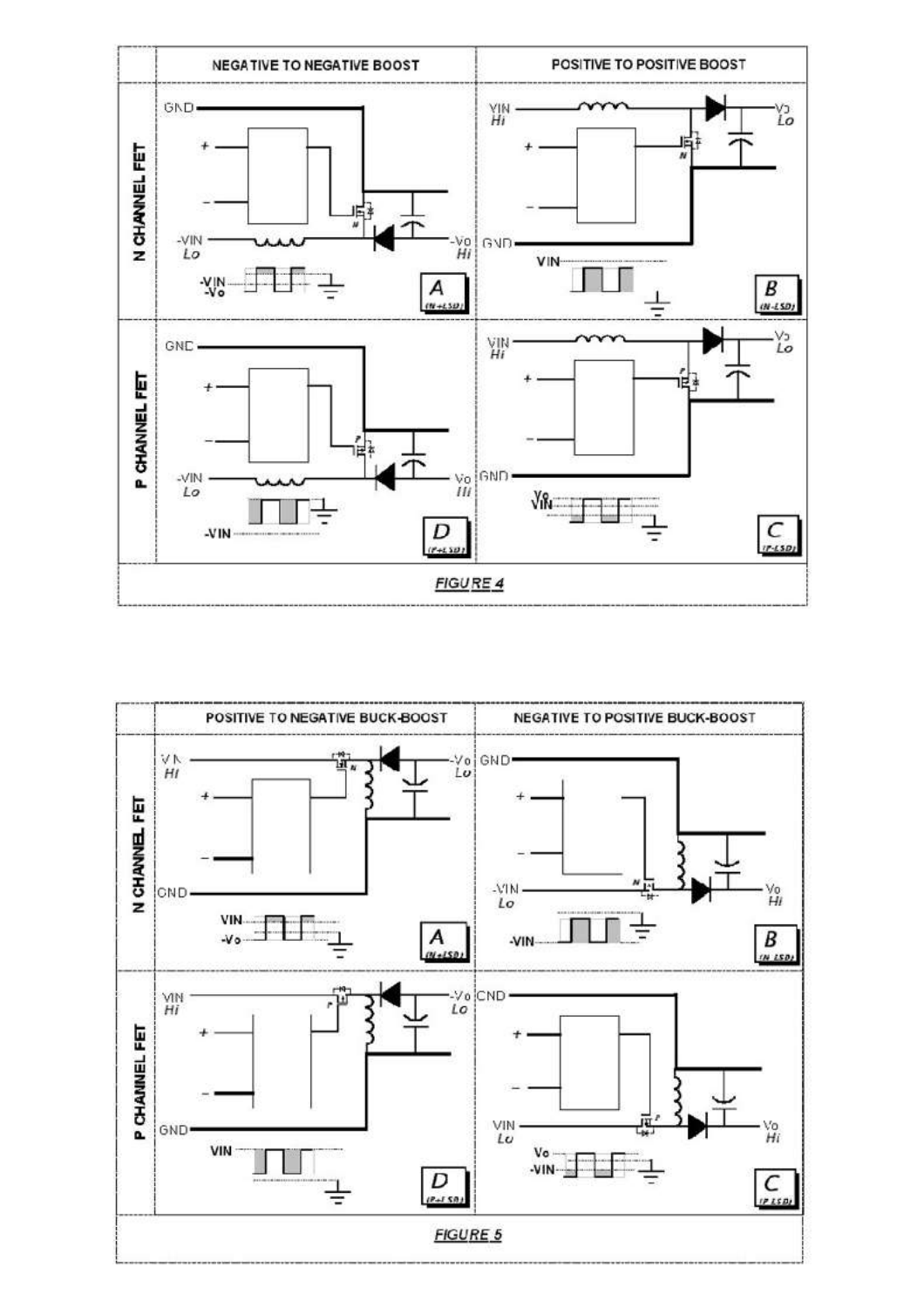# **N-Switch Configurations to P-Switch Configurations**

We saw above that there are different possible 'configurations' of a given topology. This means that though it does not amount to a fundamental (or topological) change, this does change the schematic significantly.

Nowadays it is customary to call the lower input rail as the system 'ground' ('negative ground' convention). But for many years it was commonplace to refer to the upper rail as the ground ('positive ground'). Though there are some practical EMI vs. thermal management tradeoff issues also related to the typical switch/diode structures, it is almost by sheer tradition that many telecom systems are still 'positive ground'. We initially feel that in going from a positive ground schematic to a negative ground schematic, it may just be a simple matter of re-labeling in terms of which rail we decided to call 'ground', i.e. the upper input rail or the lower input rail. But when we consider the fact that there is a common rail between the output and the input of a switching converter, and it is this rail that needs to be the designated the 'ground' all the way from the input to the output, we realize that the circuit schematic really needs to change.

Yet engineers learnt quickly to do so. The method to proceed is an old one: to draw the ground negative circuit from a ground positive circuit (and vice versa) we simply invert all circuit polarities. So '+' becomes '-' and 'hi' becomes 'lo' (and vice versa respectively). And for example the anode (positive terminal) and cathode (negative terminal) of a diode are interchanged, which is equivalent to just reversing the direction of the diode. See **Figure 6** for an example of how to 'invert' various components (shown with some typical voltage levels). Note in particular how a switch is inverted. The pin assignments are NOT changed (Drain is still a Drain etc.), but the structure is inverted (for example from an N-channel FET to a P-channel FET).

![](_page_7_Figure_4.jpeg)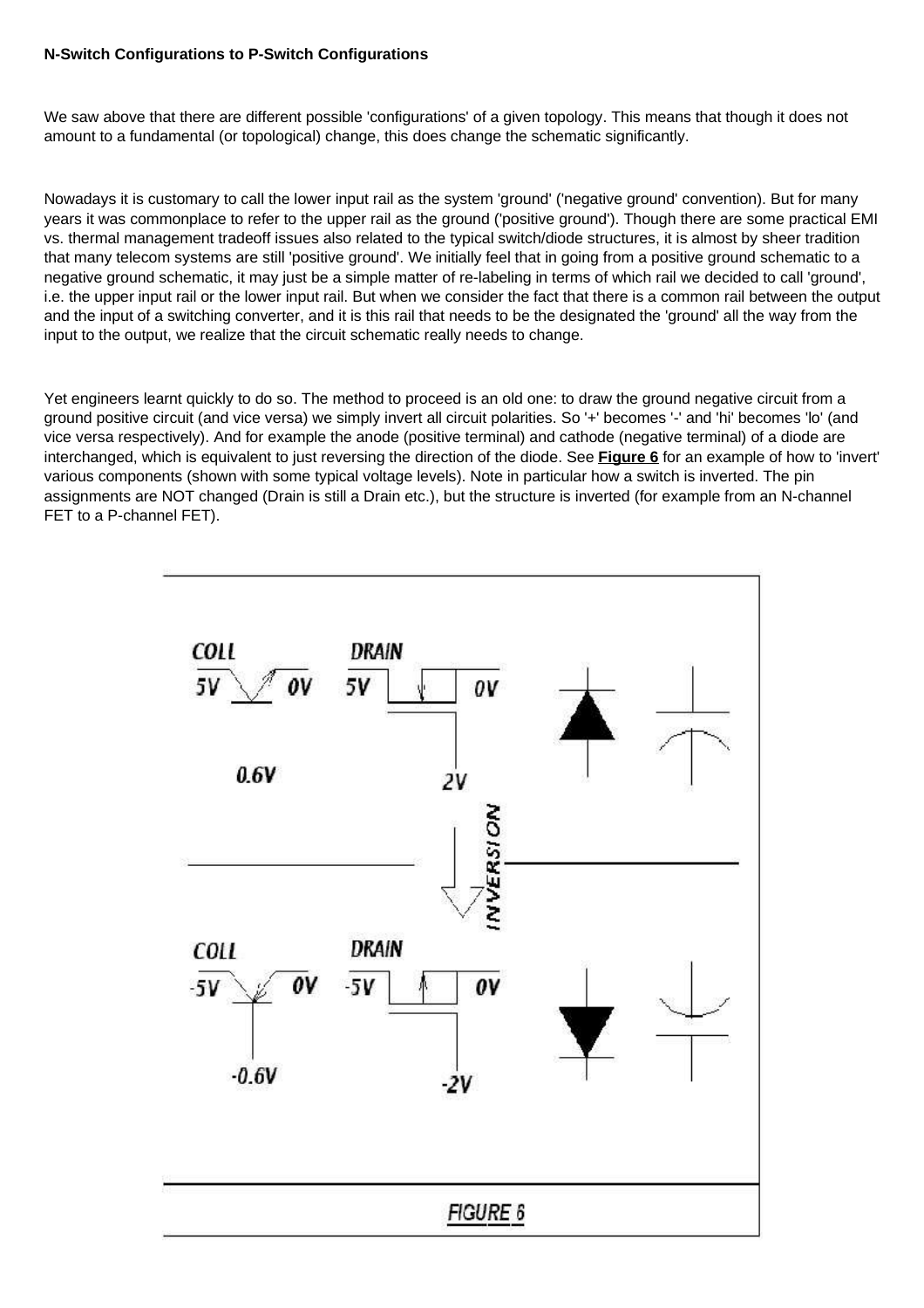In **Figure 7** we perform 'inversion' on a N+ Buck circuit (type A) and show that it leads directly to a P- Buck circuit (type C). If it is not so obvious, we can flip the circuit vertically ('reflection') to put it in line with our declared goal of visualizing all circuits with higher input voltage rails on the top side of the page and lower voltage rails on the lower side. Comparing it with **Figure 3** we will see that indeed we have generated not only the P- circuit but also the required gate drive levels.

![](_page_8_Figure_1.jpeg)

(See Figure 3)

# **FIGURE** 7

Therefore in all cases (for any topology), 'inversion' amounts to changing the LSD descriptor as follows:

 $N$   $(s > P + S > -$ 

In terms of the simplified lookup table for Types a, B C and D, inversion would amount to changing the configuration type (for any given topology) according to:

# A ß> C B ß> D

This implies that if we study the more common N-switch configurations we can quickly generate the corresponding inverted P-switch version (and vice versa if we wish).

Example1: If we need to create a schematic for a negative to positive Buck-Boost using a P-channel FET (Type C from **Figure 5**), we can start by generating a positive to negative Buck-Boost schematic using an N-channel FET (Type A from **Figure 5**) and then invert it.

Keep in mind that N-switches are generally preferred as they reduce die size for a given Rds/Vce sat as compared to Pswitches. Therefore we will now focus exclusively on IC's using N-switches only.

Part 2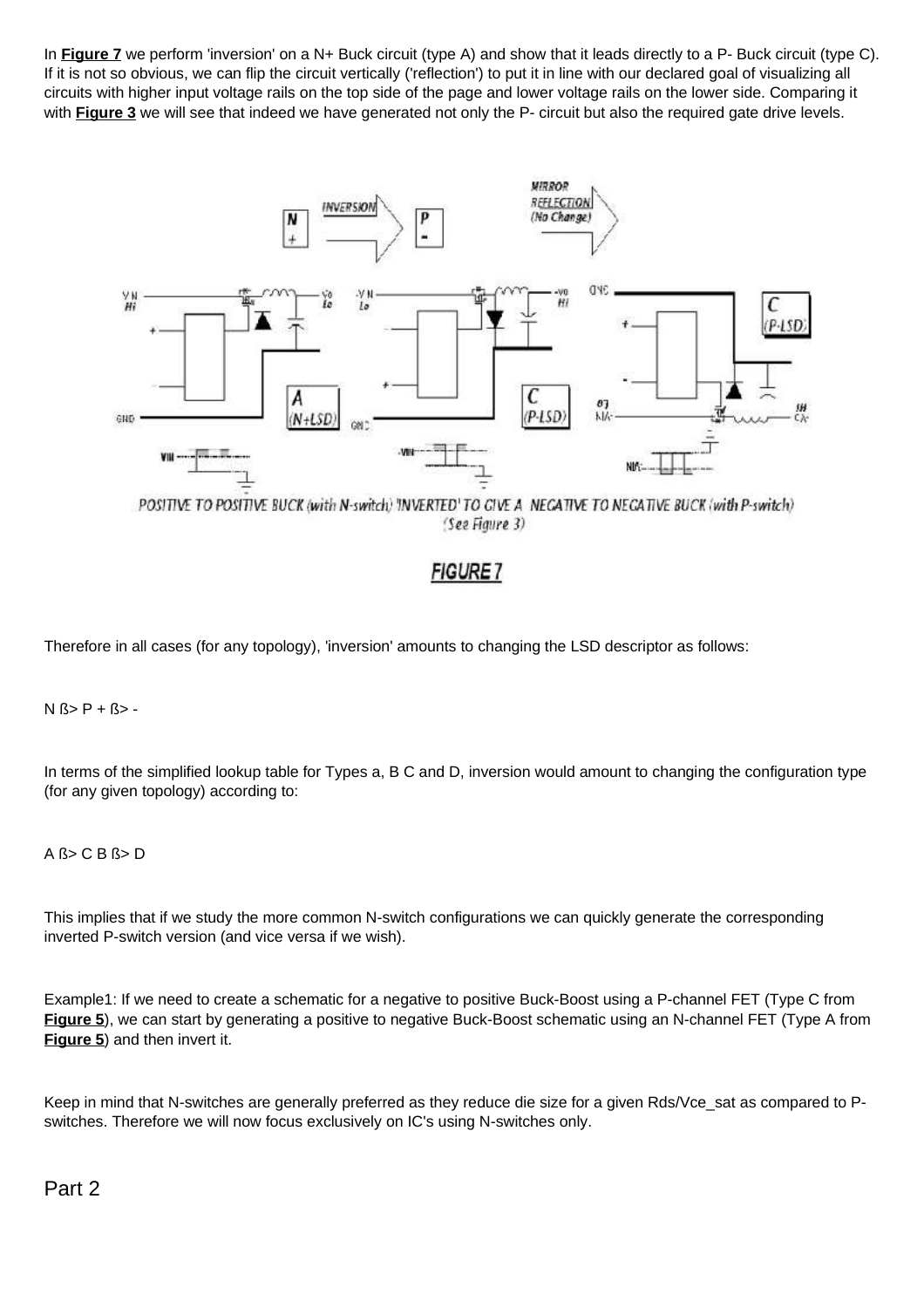As mentioned in the Introduction, it is important to also note the internal construction of the switcher IC. Since we are ignoring P-switches hereafter, our focus has in effect shifted entirely to N+ (Type A) and N- (Type B) LSD cells only, because we now know that C can be generated from A, and D from B.

Returning to **Figure 3**, **Figure 4** and **Figure 5**, we see that the details of the control were not shown. In addition though the switch is shown outside the square block, it can be considered integrated into the IC. This is typical of National's Simple Switcher series. Let us now study typical integrated ICs first to see how they are internally configured.

Commonly, there are four basic Switcher IC types available (all use N-switches) as shown in Figure 8. On closer examination, we see that these fall into two basic categories, hereby designated Type 1 and Type 2. Note the bold trace shown in the figures is the connection trace between the switch and the control. And this is what makes the two types really different. Type 2 ICs are generally considered 'Flyback/Buck-Boost/Boost' ICs and Type 1 ICs are considered 'Buck ICs'. We will see that Type 1 ICs are generally the most versatile. Therefore we will discuss the various possibilities using a Type 1 IC first and later take up Type 2.

![](_page_9_Figure_3.jpeg)

Before we go on let us briefly summarize some key observations from Figure 8.

\* Type 1 connects the Source/Emitter (lower voltage switch pin) to the - pin of the control block.

\* Type 2 connects the Drain/Collector (higher voltage switch pin) to the + pin of the control block.

\* NPN switches are generally easier to drive since the Base has to be taken only slightly higher than the Emitter to turn the switch ON (note that even the small existing CE drop can be used for this purpose, as in Darlington/beta (gain)-multiplier drive arrangements).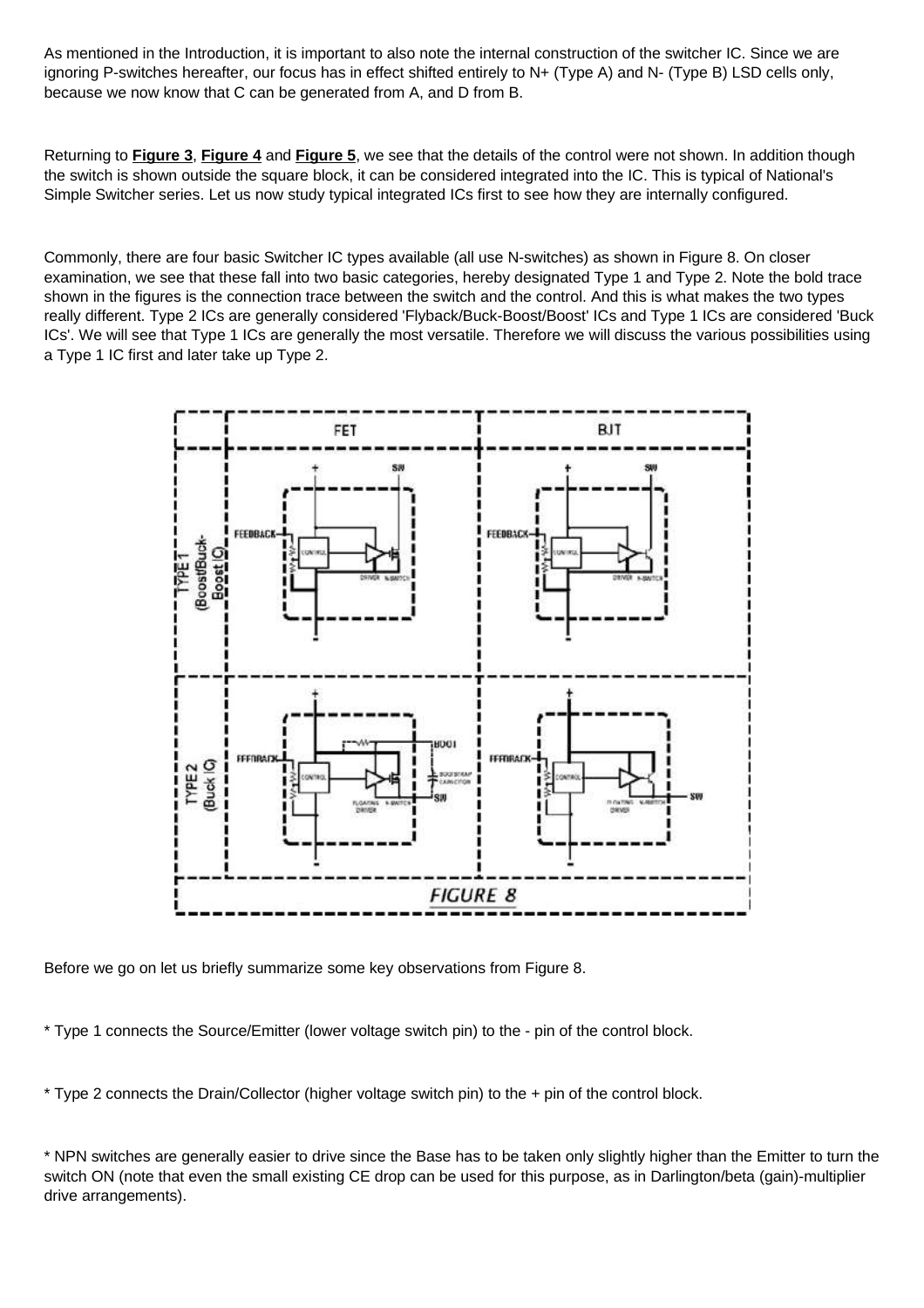\* In Type 1 ICs, the Source/Emitter of the switch is connected to the 'GND pin' (lower rail) of the IC (the '-' pin). The slight positive bias voltage required to turn ON the switch can be easily derived by stepping down the voltage available at the '+' supply pin of the IC.

\* Therefore a FET-based Type 2 is the hardest to drive. We must recognize that when the switch turns ON, the Source/Emitter pin becomes (almost) equal to the '+' supply pin. But to keep the FET ON, a voltage higher than the IC supply pin is required (typically 5-10 Volts higher depending on type of FET). This is not readily available as it is outside the range of the input supply rails. In fact there is no other easy way other than to bootstrap the driver stage, such that the driver floats on the switching node.

\* Note that the actual 'SW' pin labeling in Figure 8 depends on the perceived application for the part, not necessarily on how it is actually used. It cannot always be assumed that the 'SW' pin is the switching node of the regulator power stage. In Figure 8 the SW pin is simply the uncommitted pin of the transistor, i.e. the one NOT directly connected to either the '+' or '-' pins (going to the supply rails). Under 'normal' expectations, it is expected to be the switching node (as it has the required degree of freedom to 'swing'). But in fact this may not be always true. As we will see later, this pin can be connected to a fixed rail, and in fact either the '+' or '-' pins may be forced to be the swinging/switching node! We had also seen earlier that the '-' pin (IC ground for negative ground schematics), may not be the system ground either. Therefore in all cases, the designer needs to take the labeling of the IC pins with a pinch of salt, never forgetting what they really are in terms of the internal construction of the IC.

\* In all cases the feedback node is referred by the control to the lower ('-') rail of the IC. But in reality, how the output voltage of the converter is actually sensed and the voltage 'translated' so as to reference it correctly to the IC control, depends on the actual application the IC is being used for. This will be discussed later.

\* Type 1 ICs usually have two voltage ratings: one for the control ('+' pins in Figure 8) and a higher rating for the switch (Drain/Collector), both measured with respect to the IC ground (the '-' pins in Figure 8).

\* Type 2 ICs almost invariably do not permit the 'SW' pin to be taken more than 1V below IC ground. This limits some possible applications, particularly some 'clever' ideas using tapped inductors (which very few seem to need or want).

Now we will take up Type 1 and Type 2 ICs in more detail below.

# **Flyback/Buck-Boost/Boost ICs**

These are generically referred to as Type 1 ICs in this article. We will now see why there is no essential difference between an IC intended primarily for a Boost application and one say for a Flyback/Buck-Boost application. We should first be aware of the basic topological difference between a Boost and a Buck-Boost power stage.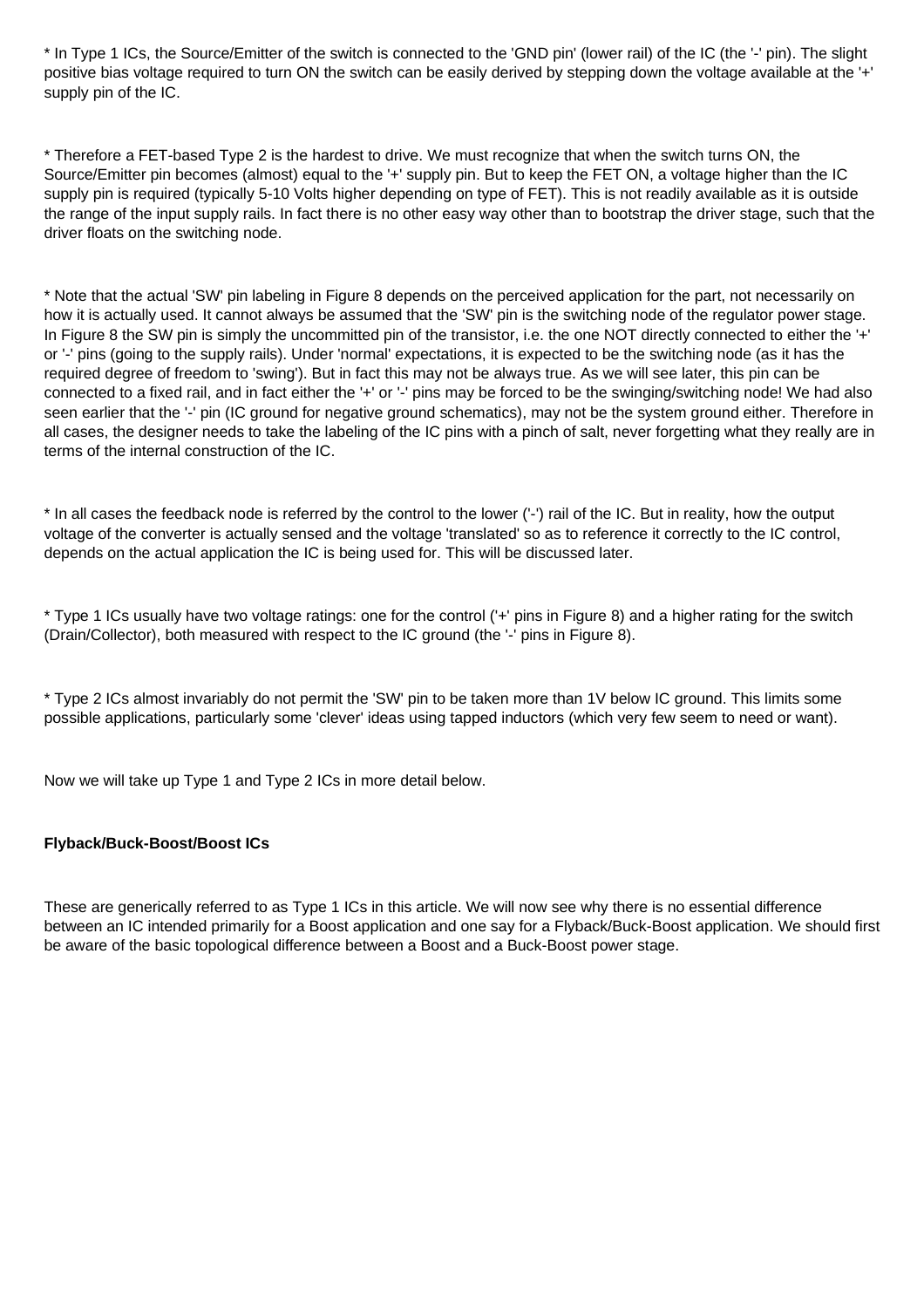![](_page_11_Figure_0.jpeg)

In Figure 9 we can see that the change from a 'positive to positive' Boost to a 'negative to positive' Buck-Boost is actually very simple: it involves just re-directing the connection of the negative terminal of the output capacitor from the 'lower rail' to the 'upper rail'. Therefore the two topologies are not all that different. In fact as far as the drive of the switch is concerned it sees absolutely no difference between these topologies, because basically only the designation (or labeling) of the rails has changed. The output voltage rail is exactly 30V above the IC ground (not system ground) in both cases (for the same duty cycle). So the IC doesn't know better.

The main difference is in the feedback. Since for a Boost, the IC control is typically always connected to the 'lower rail', a simple resistive divider across the output capacitor can be used to connect directly to the feedback pin of the IC control. But for the Buck-Boost, the output voltage is with respect to the system ground (the 'upper rail'), whereas the IC control is still referenced to the 'lower rail'. Therefore a more elaborate solution is required. This usually takes the form of a differential amplifier stage to sense the output voltage of the Buck-Boost and then to 'translate' it to the lower rail. But the requirements, specifications and ratings of such a differential stage are so diverse depending on the input/output levels that this extra stage is rarely (if ever) integrated into the switcher IC. This means that a 'true Buck-Boost integrated switcher' (with integrated feedback) may be near impossible to find. So, since the feedback implementation is generally external to the IC, there is no remaining architectural difference left between a 'Boost IC' or a Buck-Boost IC'. They are one and the same. It is no surprise that any switcher meant for a Flyback/Buck-Boost application can always successfully be used for a Boost application and vice versa.

In this article we will use the word 'Flyback' to refer exclusively to a Buck-Boost stage with inherent primary to secondary isolation. Obviously this requires a transformer. But we could also have a transformer-based Buck-Boost with no isolation present, because the primary and secondary windings are connected together for easier implementation of feedback. However, in both cases the feedback method involves using two resistors in a divider network positioned at the output, and no differential amplifier stage is required.

Coming back to the main focus of this article, we now see the other possible applications of a Flyback/Boost IC.

#### **Flyback/Buck-Boost/Boost IC Applications**

This is the IC shown as 'Type 1' in Figure 8. It can be used for all the applications presented below. For more details and a summary, view these figures along with the description and comments in the Table 2. This Table is also repeated as Table 3 in Part 2 of this article. Note that this table features only the transformer-less configurations, and also the Type 2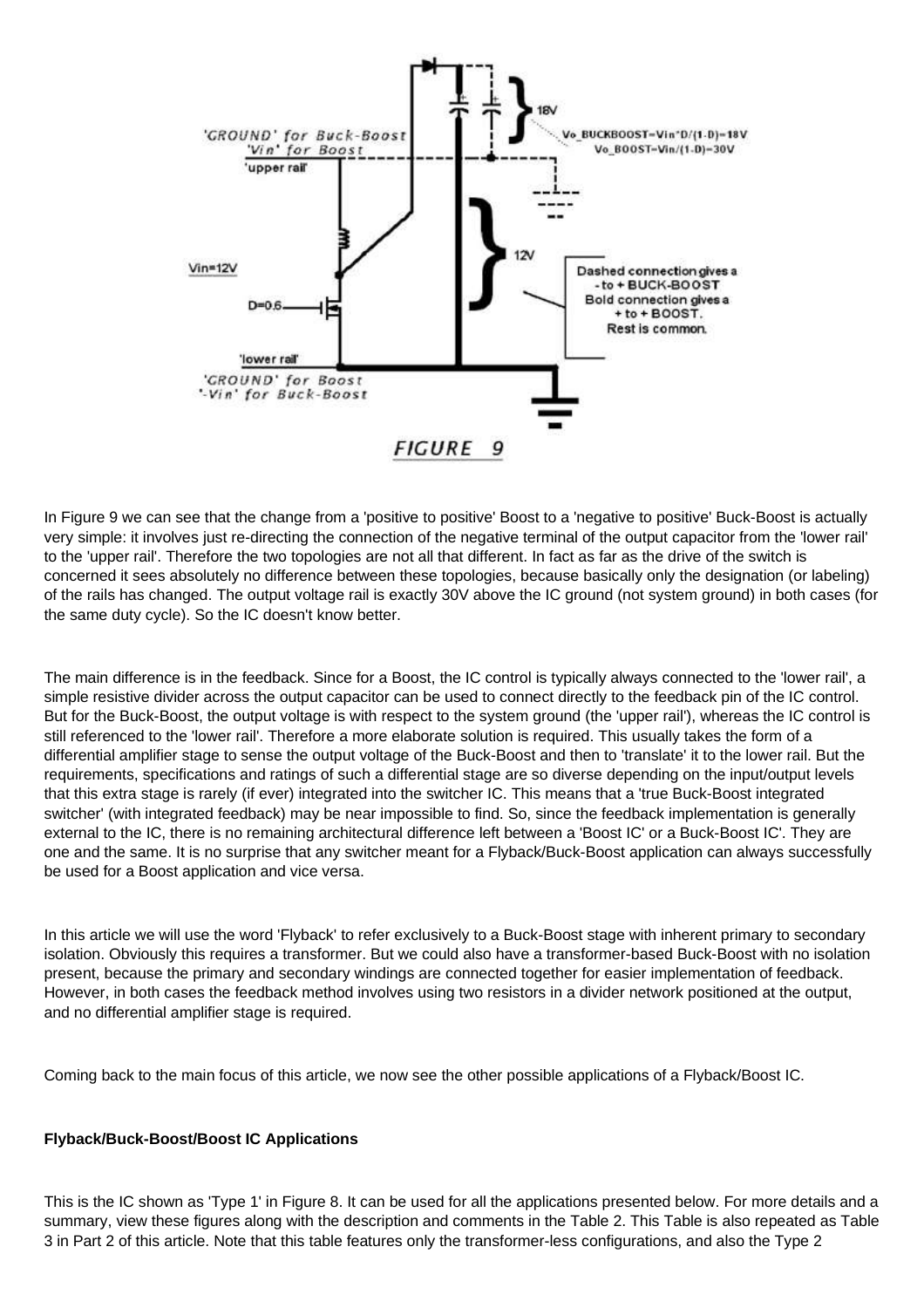configurations are grayed-out in Part 1, as these will be discussed in Part 2. Note that for convenience, in all cases the main design equations are also provided within the figures themselves. They provide the required ratings of the SW pin (Vswmax), the IC/control pin (VICmax) (both measured with respect to the IC ground pin), and the maximum load possible (based on the set current limit of the switch 'ICLIM'). The maximum load current requires choosing inductance correctly. A current ripple ratio 'r' of 0.4 or less must be the target. Refer to **AN-1197** and **AN-1246** at **http://power.national.com** for more details.

Some of the configuration conditions/equations may depend on the minimum and/or maximum input voltages, Vinmin and Vinmax respectively. In addition, every controller is designed with a certain maximum possible duty cycle limit 'Dmax'. Clearly, if the input and output voltages demand more than 'Dmax' the circuit cannot work. Therefore the equation to check this possible limitation is also provided. The feedback scheme is also shown, and the equations to set the resistor values are also provided. 'Vfb' is the voltage on the feedback pin of the IC under regulation (for example it is the reference voltage to the internal error amplifier for an Adjustable output part). National's switcher ICs generally come either as 'Adjustable', requiring an external resistive divider to set output, or Fixed voltage parts, where the divider is internal to the IC.

In all the equations to follow, the switch and diode forward drops are generally assumed to be negligible. So a little additional guardbanding may be necessary to take these into account.

Now the crucial chain of logic behind hidden applications: the primary intended application for this IC is the positive to positive Boost. We can discover that this involves a 'N-' cell (Type B). Therefore we conclude that this IC is most 'comfortable' with any topology/configuration, provided it involves a (similar) Type B cell. This cell is a 'natural choice' for this IC. Note that we also start seeing the advantage in talking in terms of LSD cells rather than directly in terms of topologies/configurations. This common thread would have been missed in that case.

The only other possible cell choice using an N-switch is the Type A (N+) cell. Topologies/configurations requiring a Type A cell are therefore considered a 'forced' choice for a Type 1 IC. They can be implemented using a common underlying technique that involves floating the IC ground on the switching node and then doing a peak detect for implementing feedback. This will be described later.

Now we go through the figures one by one.

a) **Positive to Positive Boost**: Uses a **Type B** cell. The primary intended Application for a Type 1 IC. See **Figure 10**. Uses a simple resistive divider to implement feedback.

b) **Negative to Positive Buck-Boost**: Uses a **Type B** cell. Another intended Application for a Type 1 IC. See **Figure 11**. Note the 'cheap and dirty' differential output sense and voltage translation (actually a simple voltage-dependent current source) using a single PNP transistor. Note that 0.6V is assumed for the Vbe drop. Therefore the output regulation is not very accurate. Later more accurate differential op-amp techniques are presented, but they need an external supply rail to power them.

c) **Negative to Negative Buck**: Uses a **Type B** cell. See **Figure 12**. Note the 'cheap and dirty' output voltage sense technique as in **Figure 11**. Therefore the output regulation is not very accurate again. Differential op-amp techniques can be used instead for higher accuracy.

d) **Negative to Negative Boost**: Uses a **Type A** cell. A 'forced' application by definition. See **Figure 13**. Here the fact that the Drain/Collector is not connected to the input of the control section is exploited. The IC ground floats on the switching node (this can cause higher EMI). **Peak charge feedback technique is used**. Here a (near) copy of the output voltage is created by peak charging a small capacitor connected between the switching node (IC ground) and the output ground, via a diode. Note that because of the diode drops this is an inaccurate method. Some techniques to compensate for this error are available, but in general: The output regulation for any topology/configuration which uses a cell which is not the same as the cell for the IC's primary intended application is always inherently inaccurate. We will also later see that in Type 2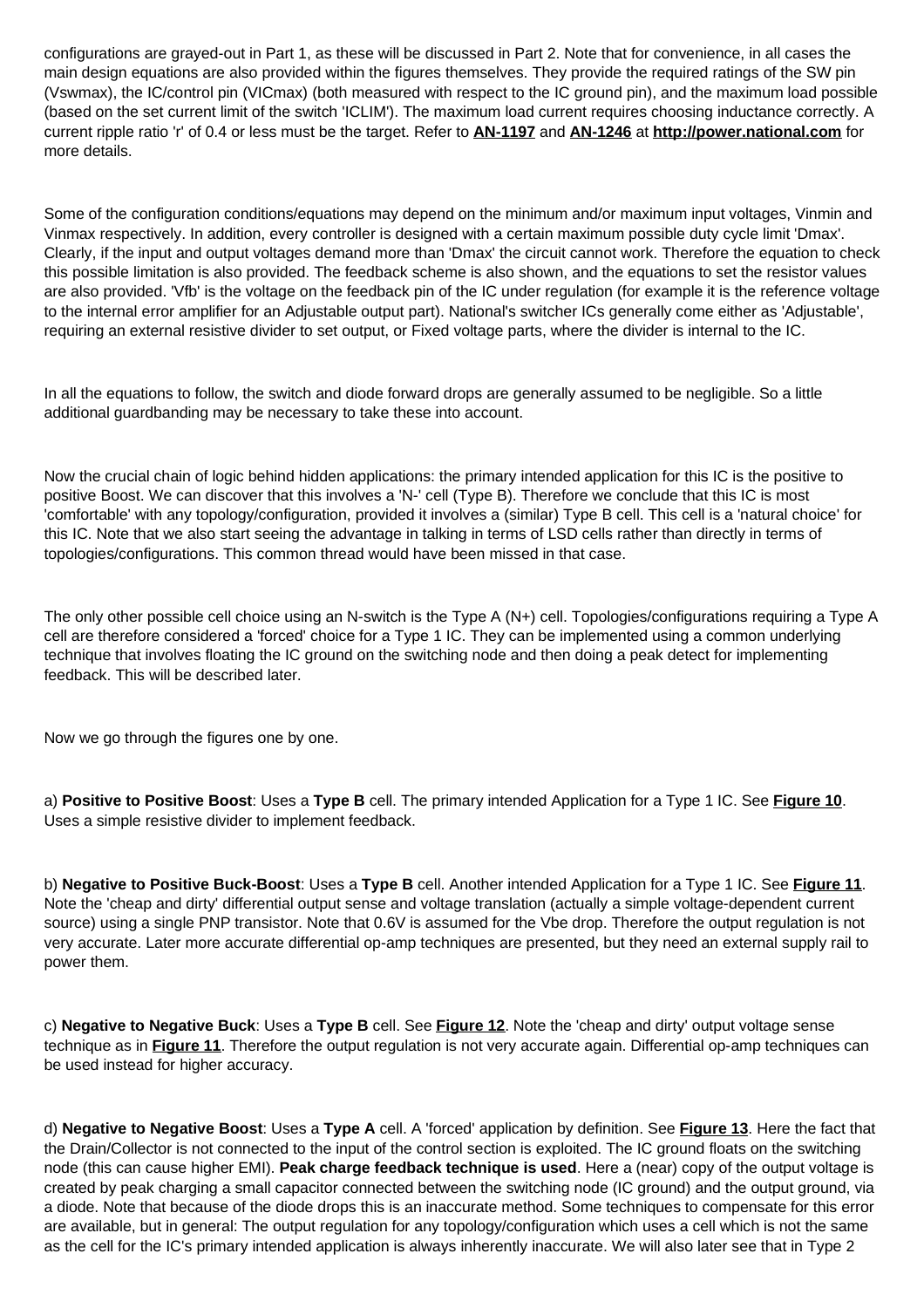IC's such 'forced' applications are not even possible due to the due to the fact that the input to the switch (power stage) and the input to the IC (control section) are not separated out as in Type 1 ICs.

e) **Positive to Negative Buck-Boost**: Uses a **Type A** cell. A 'forced' application by definition. See **Figure 14**. Therefore again, inaccurate peak detect feedback technique must be used and this sub-circuit is again between the switching node and output ground. The IC floats on the switching node (this can cause higher EMI).

f) **Positive to Positive Buck**: Uses a **Type A** cell. A 'forced' application by definition. See **Figure 15**. Therefore again, inaccurate peak detect feedback technique must be used and this sub-circuit is now between the switching node and output rail. The IC floats on the switching node (this can cause higher EMI).

In addition to the inductor based topologies above, we could use transformers to 'correct' the polarity reversal of a buckboost. This helps in implementing feedback too. With transformers, we could have primary to secondary isolation or no isolation. For completeness sake we present these variations too here.

g) **Positive to Positive Buck-Boost**: This involves a transformer with no isolation. See **Figure 16**.

h) **Positive to Positive Flyback**: This involves a transformer with primary to secondary isolation. An external voltage reference is used with an opto-transistor to regulate. See **Figure 17**.

**Figure 18** summarizes all the inductor-based possibilities. The P-switches are grayed out as it was indicated earlier how they can be derived by inverting N-switch configurations. The N-switch configurations with a 'natural' cell choice (Type B LSD cell) are shown with bold arrows and yellow highlighting. The non-bold arrows are possible forced choices involving peak detect feedback method and swinging IC ground, and all use Type A LSD cells.

![](_page_13_Figure_7.jpeg)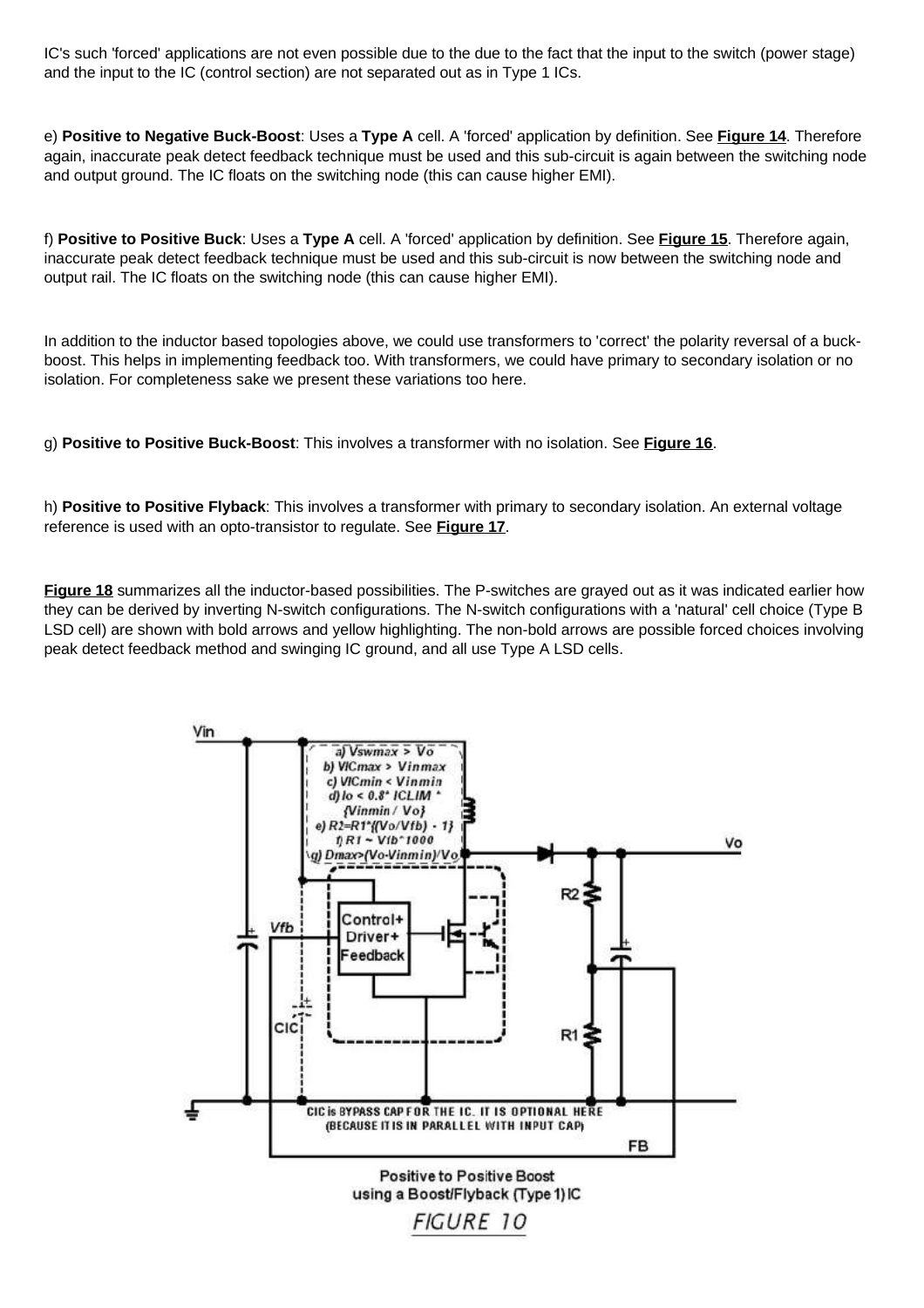![](_page_14_Figure_0.jpeg)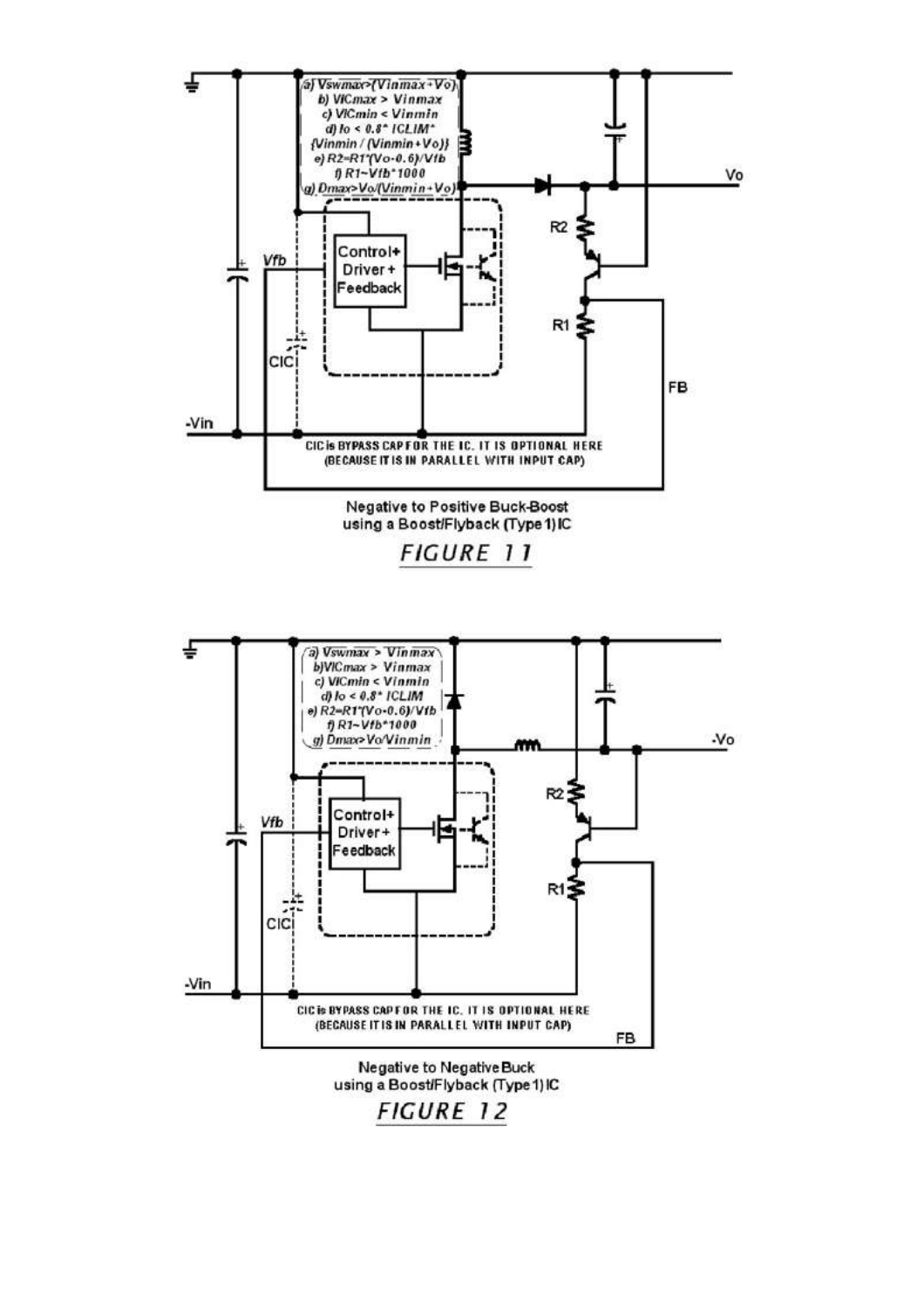![](_page_15_Figure_0.jpeg)

![](_page_15_Figure_1.jpeg)

![](_page_15_Figure_2.jpeg)

FIGURE 14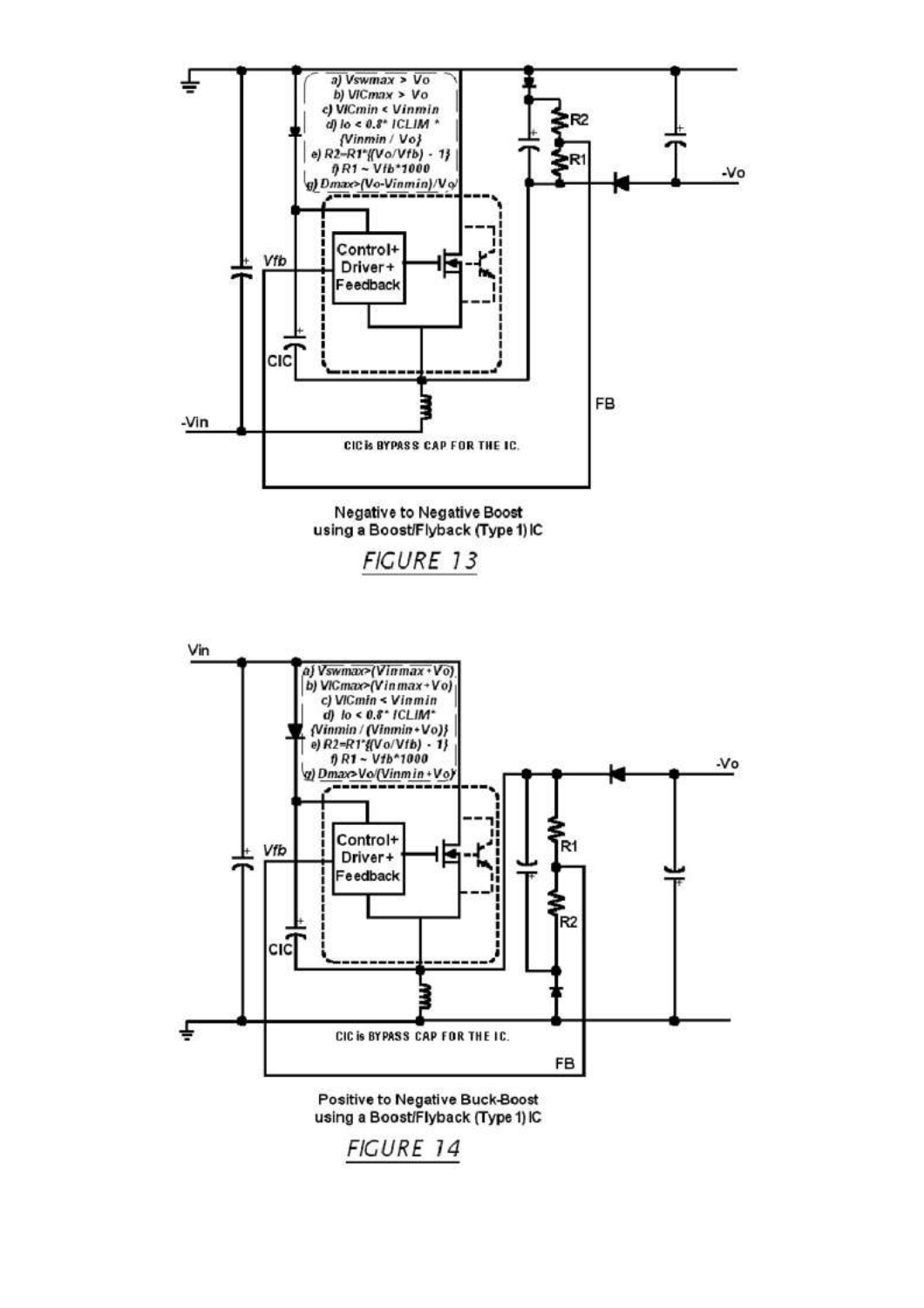![](_page_16_Figure_0.jpeg)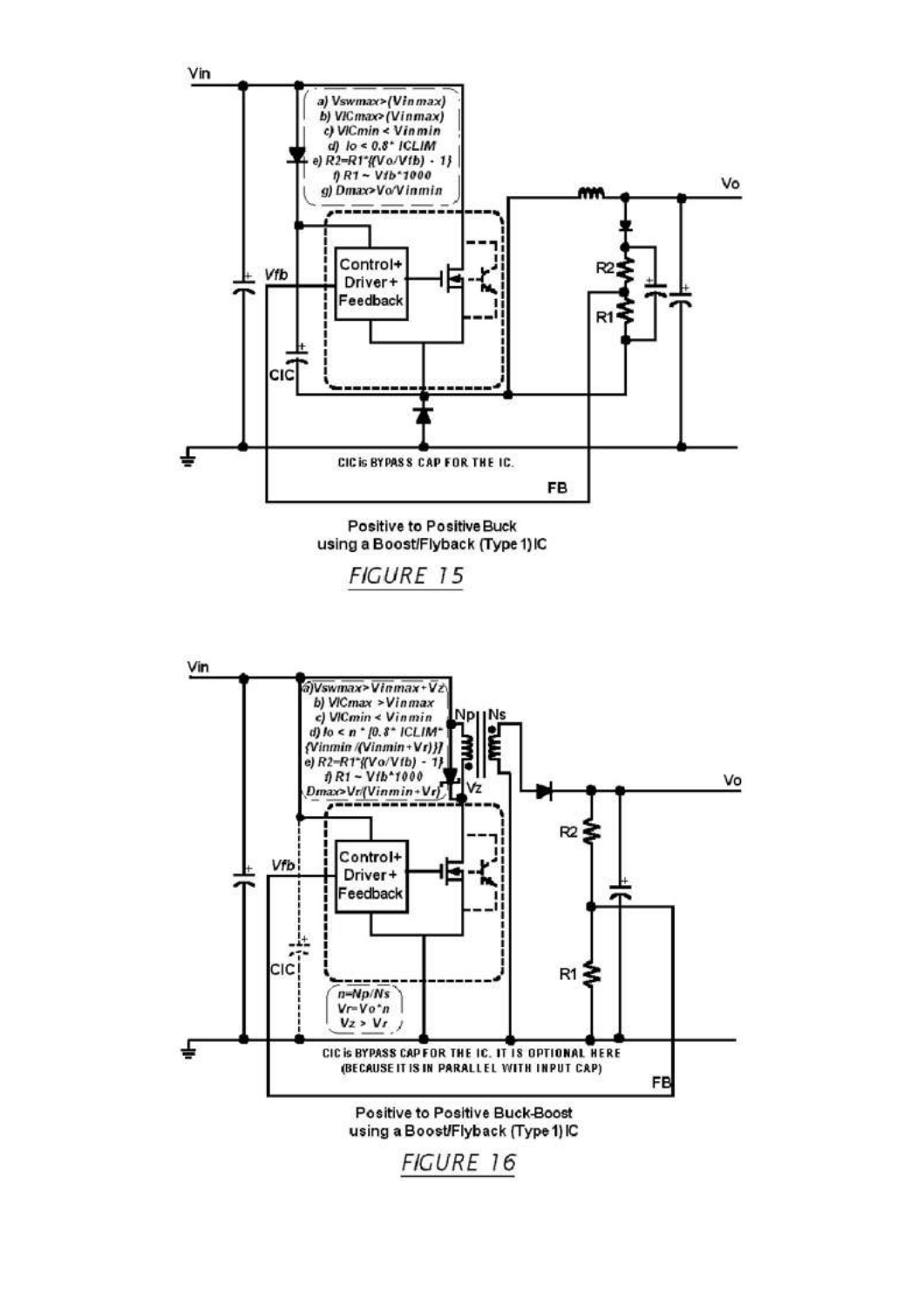![](_page_17_Figure_0.jpeg)

NON-BOLD ARROWS: 'Forced' Choice (Ground Of IC is swinging, feedback method indirect)

**FIGURE 18**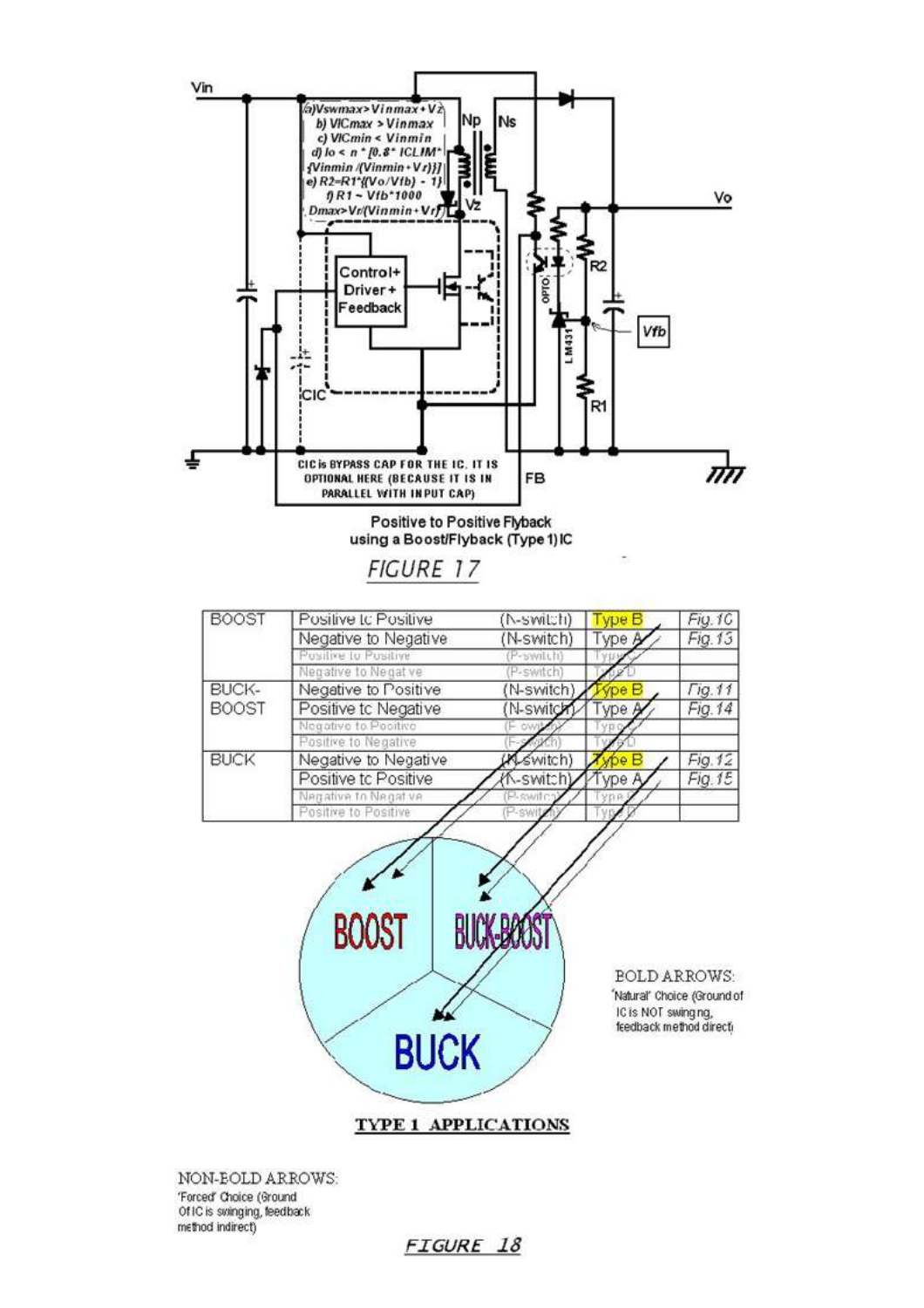Note: By convention, R2 is always connected to the higher voltage rail of output and R1 to the lower.

\*Type 1 IC is a 'Boost/Buck-Boost/Flyback IC'. Type 2 IC is a 'Buck IC'.

\*\* For Figure 11 and 12, accurate differential amplifier sensing can be used: see Table 3 in the next Part of this article.

\*\*\* Vfb is NOT the voltage on feedback pin of IC in Figure 17. Also, set zener voltage Vz significantly higher than Vr (typically 20-30% higher) to minimize losses in zener and to maximize efficiency.

In the next part we will cover applications using Type 2 (Buck) ICs. Improved techniques for implementing feedback using differential sensing will also be presented. Several worked examples will be provided using National's integrated switcher lineup. And finally some subtleties that must be kept in mind as we traverse topologies will also be presented.

# Part 3

In previous parts of this series, we saw all the various possibilities using a Type 1 (Flyback/Boost) IC. We saw that the natural LSD cell for this IC happens to be the Type B cell corresponding to the primary intended application of this IC. The other possible LSD cell, Type A, is considered an unnatural or 'forced' choice for this IC. But because of the fact that in this IC the input to the power stage (SW pin) is separated from the input to the control, the IC becomes more versatile, allowing the IC to be floated on the switching node. And this is what ultimately makes it possible for it to handle a forced cell choice too (and all the corresponding topologies/configurations). Though we saw that in the process output regulation and EMI are likely to suffer for such 'forced' applications.

Coming to Buck ICs, hereby called Type 2 ICs, we see that the Drain/Collector of the switch is usually connected to the input to the control sections. Therefore the versatility of Type 1 ICs in handling 'forced' choices is lost. This IC cannot handle any configurations other than its natural LSD cell. The cell structure suited to this IC is the Type A LSD cell which happens to be the cell in a positive to positive Buck configuration, for which this IC is primarily designed.

## **Buck IC Applications**

This Type 2 IC shown as can be used for all the applications shown in this section. View the figures presented here along with the description and comments in Table 4. Note that for convenience, in all cases the main design equations are also provided within the figures themselves. They provide the required ratings of the IC/control pin (VICmax) (measured with respect to the IC ground pin), and the maximum load possible (based on the set current limit of the switch 'ICLIM'). The maximum load current requires choosing inductance correctly. A current ripple ratio factor 'r' of 0.4 or less must be the target. Refer to **AN-1197** and **AN-1246** at **http://power.national.com** for more details.

Some of the configuration conditions may depend on the minimum input and/or maximum input voltages, Vinmin and Vinmax respectively. In addition, every controller has a maximum duty cycle limit 'Dmax'. Clearly, if the input and output voltages demand more than 'Dmax' the circuit cannot work. Therefore the equation to check this possible limitation is also provided. The feedback scheme is also shown, and the equations to set the resistor values are also provided. 'Vfb' is the voltage on the feedback pin of the IC under regulation (for example it is the reference voltage to the internal error amplifier for an Adjustable output part).

In all the equations presented, the switch and diode forward drops are generally assumed to be negligible. A little additional guardbanding may therefore be necessary to take these into account.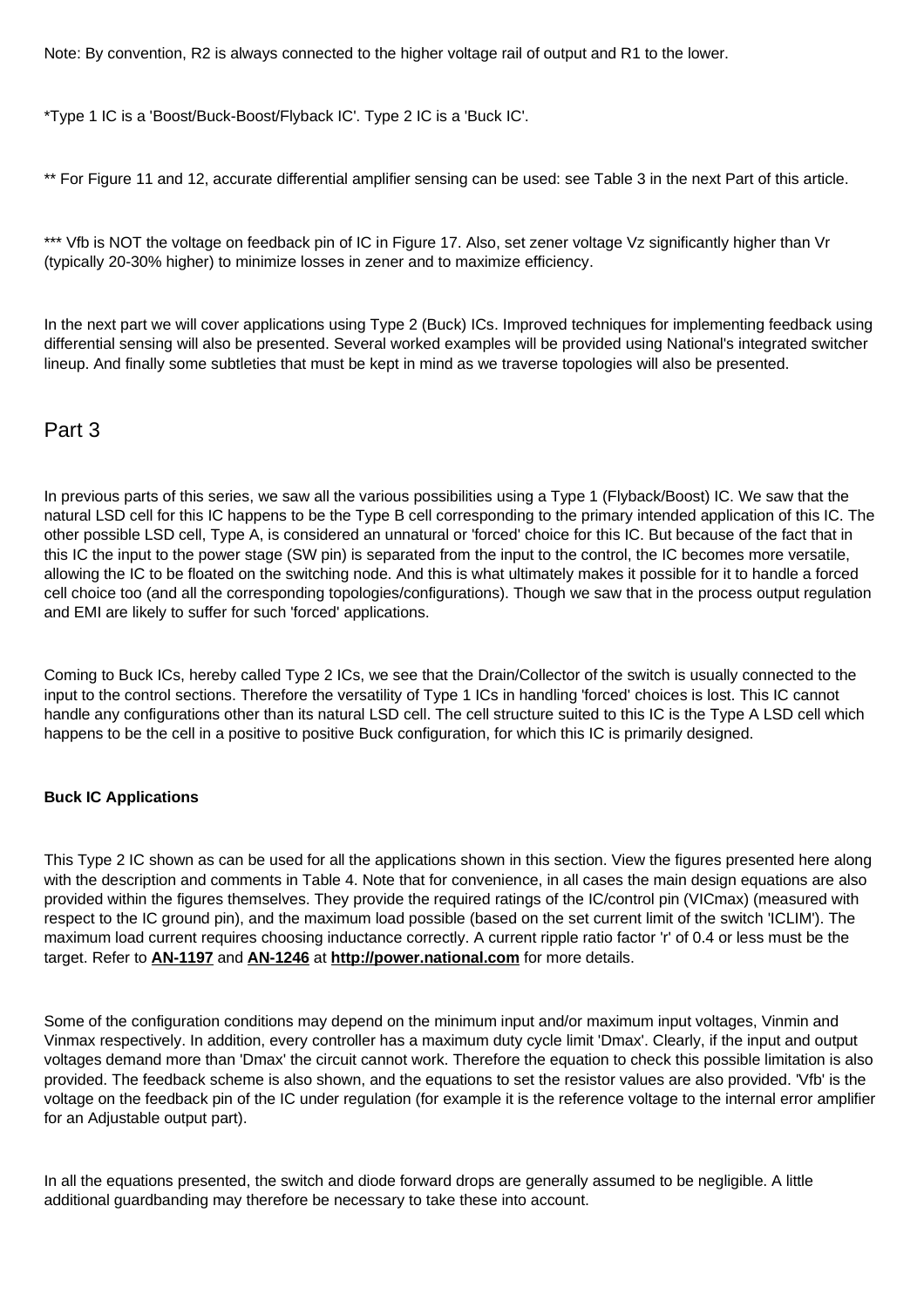The primary intended application for this IC is the positive to positive Buck. This involves a 'N+' cell (Type A). Therefore this IC is most 'comfortable' with any topology/configuration, provided it involves a Type A cell. This cell is considered a 'natural choice' for the IC here. Note that we again see the advantage in talking in terms of LSD cells rather than directly in terms of topologies/configurations. This common thread would have been missed in that case.

The only other possible cell choice using an N-switch is the Type B (N-) cell. Topologies/configurations requiring a Type B cell are therefore considered a 'forced' choice for a Type 2 IC. But in fact a Type 2 IC cannot implement the forced choices, because the inputs to the power section and the control section are not separated out as in Type 1 ICs.

The possibilities for Type 2 (Buck) ICs are limited to the following natural LSD cell choice applications:

a) Positive to Positive Buck: Uses a Type A cell. The primary intended Application for a Type 2 IC. See **Figure 19**. Uses a simple resistive divider to implement feedback.

b) Positive to Negative Buck-Boost: Uses a Type A cell. See **Figure 20**. Uses a simple resistive divider to implement feedback. Additional IC bypass capacitor required.

c) Negative to Negative Boost: Uses a Type A cell. See **Figure 21**. Uses a simple resistive divider to implement feedback. Additional IC bypass capacitor required.

**Figure 22** summarizes these possibilities. The P-switches are grayed out as it was indicated earlier how they can be derived, and we are not discussing them in this article. The configurations with the natural N-switch LSD cell choice (Type A) are shown with bold arrows and yellow highlighting. Note that 'forced' choices are not indicated in **Figure 22** as possibilities.

![](_page_19_Figure_7.jpeg)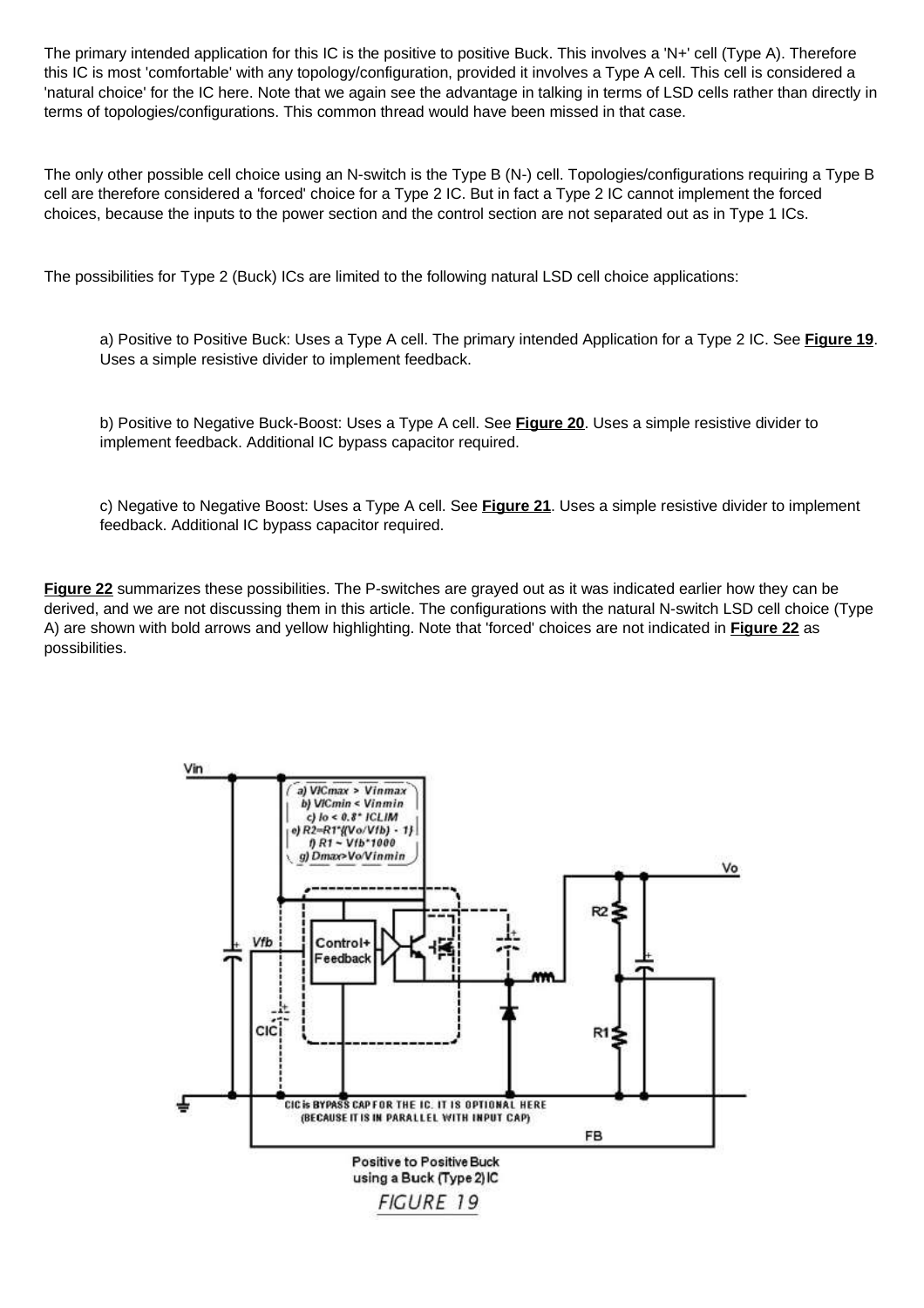![](_page_20_Figure_0.jpeg)

![](_page_20_Figure_1.jpeg)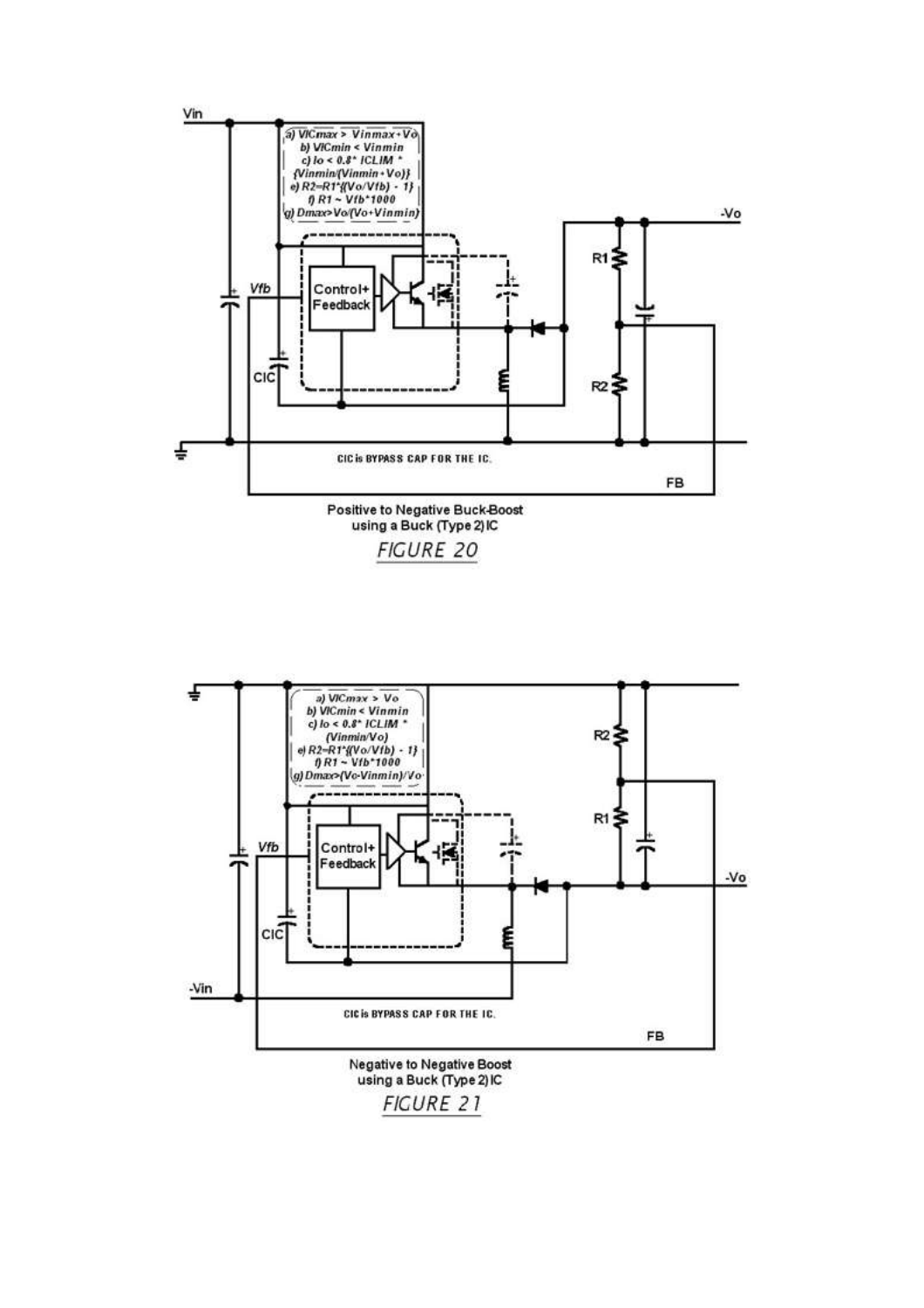| <b>BUCK</b>  | Positive to Positive | (N-switch)       | ype A  | Fig. 19 |
|--------------|----------------------|------------------|--------|---------|
|              | Negative to Negative | (N-switch)       | Type B |         |
|              | Positive to Positive | (P-switch)       |        |         |
|              | Negative to Negative | P-switch)        | ë C    |         |
| BUCK-        | Positive to Negative | (N-switch)       | vpe A  | Fig. 20 |
| <b>BOOST</b> | Negative to Positive | (N-switch        | Type D |         |
|              | Positive to Negative |                  |        |         |
|              | Positive to Negative |                  |        |         |
| <b>BOOST</b> | Negative to Negative | <b>M-switch)</b> | rpe A  | Fig. 21 |
|              | Positive to Positive | (N-switch)       | Type B |         |
|              | Negative to Negative | P-switch)        | 早日升    |         |
|              | Positive to Positive | (P-swite         |        |         |

![](_page_21_Picture_1.jpeg)

**FIGURE 22**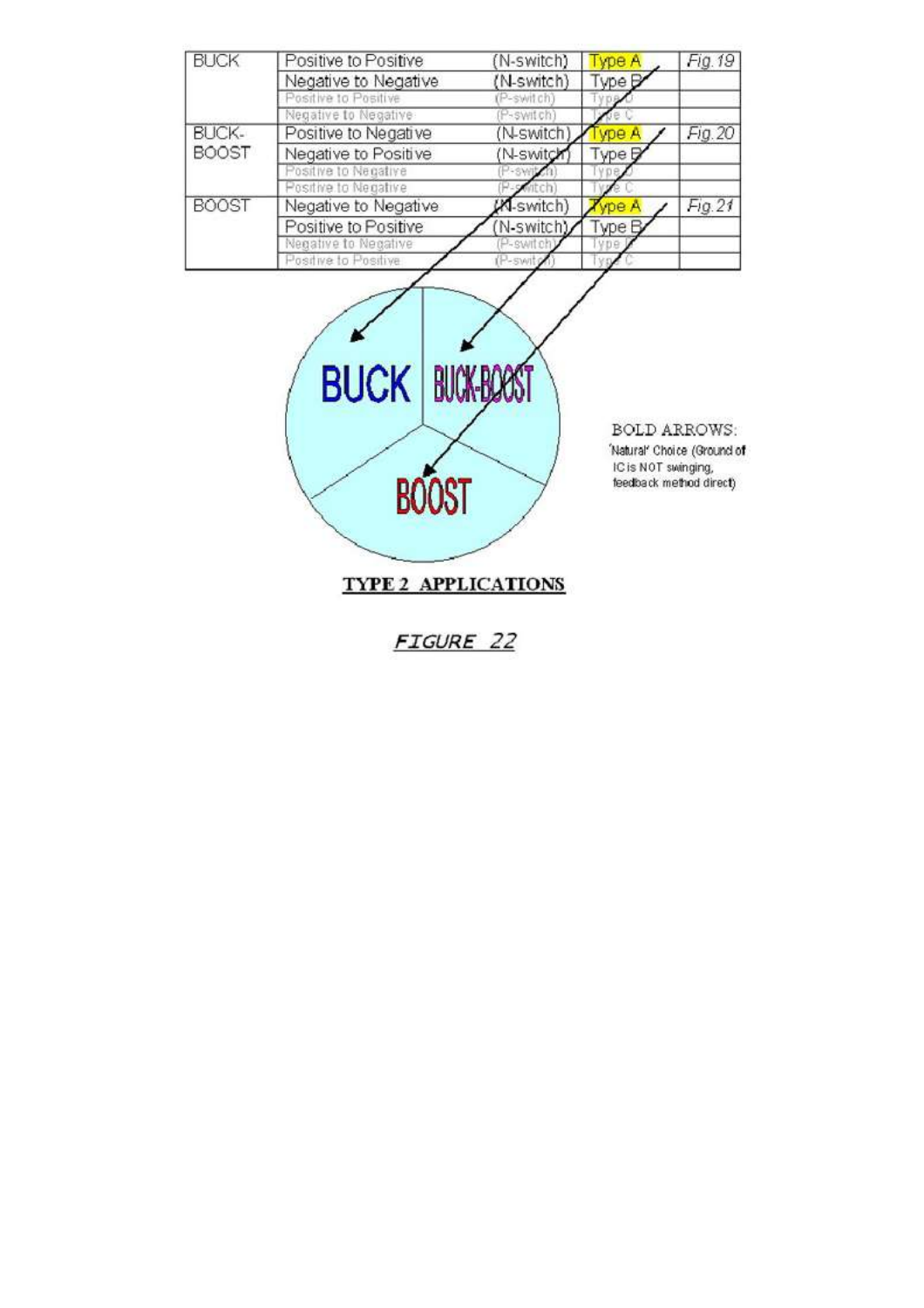| Topology<br><b>BUCK</b> | Configuration<br>Positive to<br>Positive | $IC*$<br>Type     | Figure<br>Fig15         | Equation Set 1<br>$Vsw$ max $\geq$ $Vin$ max                                       | Equation Set 2<br>$Io \leq 0.8 \bullet$ ICLIM                                                                                                                                                            |
|-------------------------|------------------------------------------|-------------------|-------------------------|------------------------------------------------------------------------------------|----------------------------------------------------------------------------------------------------------------------------------------------------------------------------------------------------------|
|                         |                                          |                   |                         | $VIC$ max $\geq$ Vin max<br>VIC min ≤ Vin min                                      | $R2 \approx R1 \cdot \left[ \frac{V_0}{V_{\text{fb}}} - 1 \right]$                                                                                                                                       |
|                         |                                          | Type              | Fig 19                  | $VIC$ max $\geq$ Vin max<br>$VIC$ min $\leq$ Vin min                               | D max $\geq \frac{\text{V}_0}{\text{V}_{\text{in min}}}$<br>Io ≤ 0.8 · ICLIM<br>$R2 = R1 \cdot \left[ \frac{V_0}{V_{\text{fb}}} - 1 \right]$                                                             |
|                         | Negative to<br>Negative                  | Type              | Fig <sub>12</sub><br>** | $V$ sw max $\geq$ Vin max<br>$VIC$ max $\geq$ Vin max<br>$VIC$ man $\leq$ V in man | D max $\geq \frac{\text{V}_0}{\text{V}_{\text{in,min}}}\$<br>Io ≤ 0.8 · ICLIM<br>$R2 \approx R1 \bullet \left[ \frac{V_0 - 0.6}{V_{\text{fb}}} - 1 \right]$<br>$D \max \geq \frac{V_0}{V_{in min}}$      |
|                         |                                          | Type              | X                       |                                                                                    |                                                                                                                                                                                                          |
| <b>BOOST</b>            | Positive to<br>Positive                  | Type              | Fig <sub>10</sub>       | Vsw max 2 Vo<br>$VIC$ max $\geq$ Vin max<br>VIC min ≤ Vin min                      | $\text{Io} \leq 0.8 \bullet \text{ICLIM} \bullet \frac{\text{Vin main}}{\cdots}$<br>$R2 = R1 \bullet \left[ \frac{V_0}{Vfb} - 1 \right]$<br>D max $\geq \frac{\sqrt{6} - \sqrt{6}}{\sqrt{6}}$            |
|                         | Negative to<br>Negative                  | Type<br>2<br>Type | x<br>Fig <sub>13</sub>  | Vsw max ≥ Vo<br>$VIC$ max $\geq V_O$<br>$VIC$ min $\leq$ Vin min                   | $I_0 \leq 0.8 \bullet$ ICLIM $\bullet \frac{V_{\text{in}}}{V_{\Omega}}$<br>$R2 \approx R1 \bullet \left[ \frac{V_0}{V f h} - 1 \right]$<br>$D \max \geq \frac{V_0 - V_{in}}{V_0}$                        |
|                         |                                          | Type<br>2         | Fig.21                  | $VIC$ max $\geq V_O$<br>$VIC$ min $\leq$ $V$ in min                                | $\texttt{Io} \leq 0.8 \bullet \texttt{ICLIM} \bullet \frac{\texttt{Vin min}}{\texttt{min}}$<br>$R2 = R1 \cdot \left[ \frac{V_0}{V f b} - 1 \right]$<br>D max $\geq \frac{\sqrt{6} - \sqrt{6}}{\sqrt{6}}$ |

# **Table 4: With Transformer**

| BUCK-<br><b>BOOST</b> | Positive<br>to<br>Positive | Type | Fig<br>16      | $V$ sw max $\geq$ Vin max + $Vz$<br>$VIC$ max $\geq$ Vin max<br>$VIC$ min $\leq$ Vin min<br>$n \equiv Np/Ns$<br>$V_T = V_0 \bullet n$<br>Vz > Vr | Vin min<br>$\texttt{Io} \leq [\texttt{0.8} \bullet \texttt{ICLIM} \bullet$<br>-1•n<br>$\n  Win min + Vr$<br>$R2 = R1 \bullet \sqrt{\frac{V_0}{V_{\text{fb}}} - 1}$<br>$D$ max $\geq$<br>Vin min+Vr |
|-----------------------|----------------------------|------|----------------|--------------------------------------------------------------------------------------------------------------------------------------------------|----------------------------------------------------------------------------------------------------------------------------------------------------------------------------------------------------|
| <b>FLYBACK</b>        |                            | Type | Fig<br>$17***$ | $Vsw$ max $\geq$ Vin max + $Vz$<br>$VC$ max $\geq$ Vin max<br>$VIC$ man $\leq$ Vin man<br>$n = Np/Ns$<br>$V_r = V_0 \cdot n$<br>Vz > Vr          | Vin min<br>$I_0 \leq [0.3 \bullet ICLIM \bullet$<br>l•n<br>$\nabla$ in min + $\nabla$ r<br>$R2 = R1 \bullet \sqrt{\frac{V_0}{V f_0} - 1}$<br>Vr<br>$D$ max $\geq$<br>$\n  W$ in $m + Vr$           |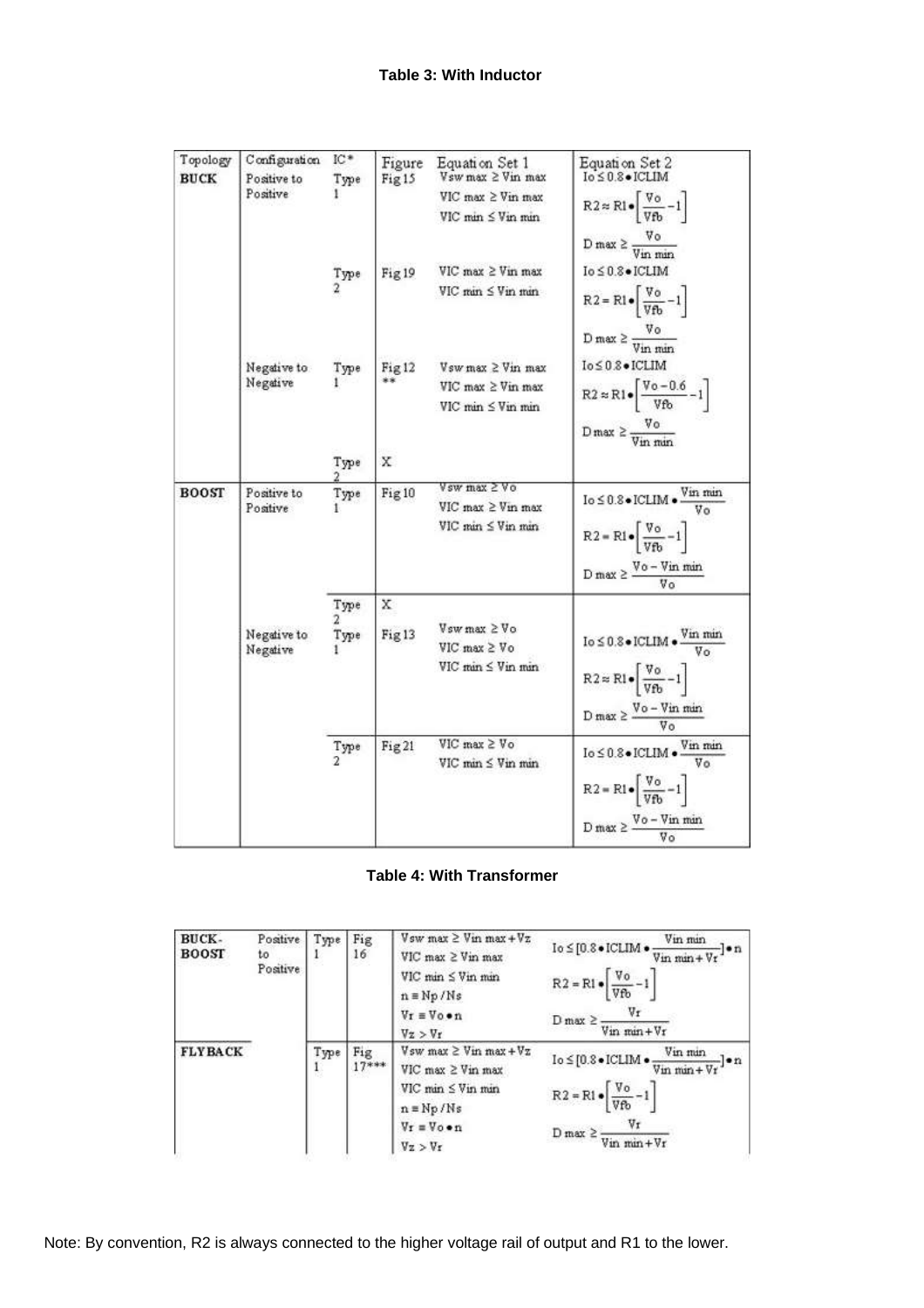\* Type 1 IC is a 'Boost/Buck-Boost/Flyback IC'. Type 2 IC is a 'Buck IC'.

\*\* For **Figure 11** and **12**, more accurate differential amplifier sensing can be used: see **Table 3**.

\*\*\* Vfb is NOT the voltage on feedback pin of IC in **Figure 17**. Also, set zener voltage Vz significantly higher than Vr (typically 20-30% higher) to minimize losses in zener and to maximize efficiency.

Part 3

# **Differential Voltage Sensing**

Returning to some of the issues in Part 1 of this article, in Figure 11 and Figure 12, a crude voltage dependent current source was used for output regulation. As mentioned, a more accurate sensing scheme for better output regulation can be implemented by using an op-amp (like the LM324). There are two ways of setting up such a differential amplifier. They are shown in Figure 23 and Figure 24. They are respectively alternatives to Figure 11 (negative to positive Buck-Boost using Type 1 IC), and **Figure 12** (negative to negative Buck using Type 1 IC). Note that the inputs to the op-amp are labeled Vo\_hi and Vo\_lo.

This means that irrespective of how the schematic actually labels them, i.e., which is Vo (or --Vo) and which is ground, these nodes must connect to the upper and lower output rails respectively. Some of the relevant aspects of op-amps must be kept in mind. For example, note that an op-amp has a specified input voltage common mode range. For the LM324 series this number is specified to be 1.5V below the upper supply rail and this parameter is hereby called v' in this article. We require that the voltage on both the input pins of the op-amp stay within this allowed range, or the op-amp cannot be considered fully functional. Since the voltages on these pins are fixed by virtue of the resistors, if the resistors are considered fixed, the only way is to ensure that the common-mode condition is met is to set the op-amp supply rail Vaux+ sufficiently higher. This limit equation is therefore also provided in Table 4. Note that if the required minimum Vaux+ value, is still low enough, it may be possible to connect it to an available DC rail. If not, an additional external rail will need to be created to run the op-amp stage.

Figure 24 provides much higher gain (if required) and is suited for very low output voltages. If Figure 23 does not work, Figure 24 can be tried for more flexibility. The relevant equations are summarized in Table 5.

![](_page_23_Figure_8.jpeg)

using a Boost/Flyback (Type 1)IC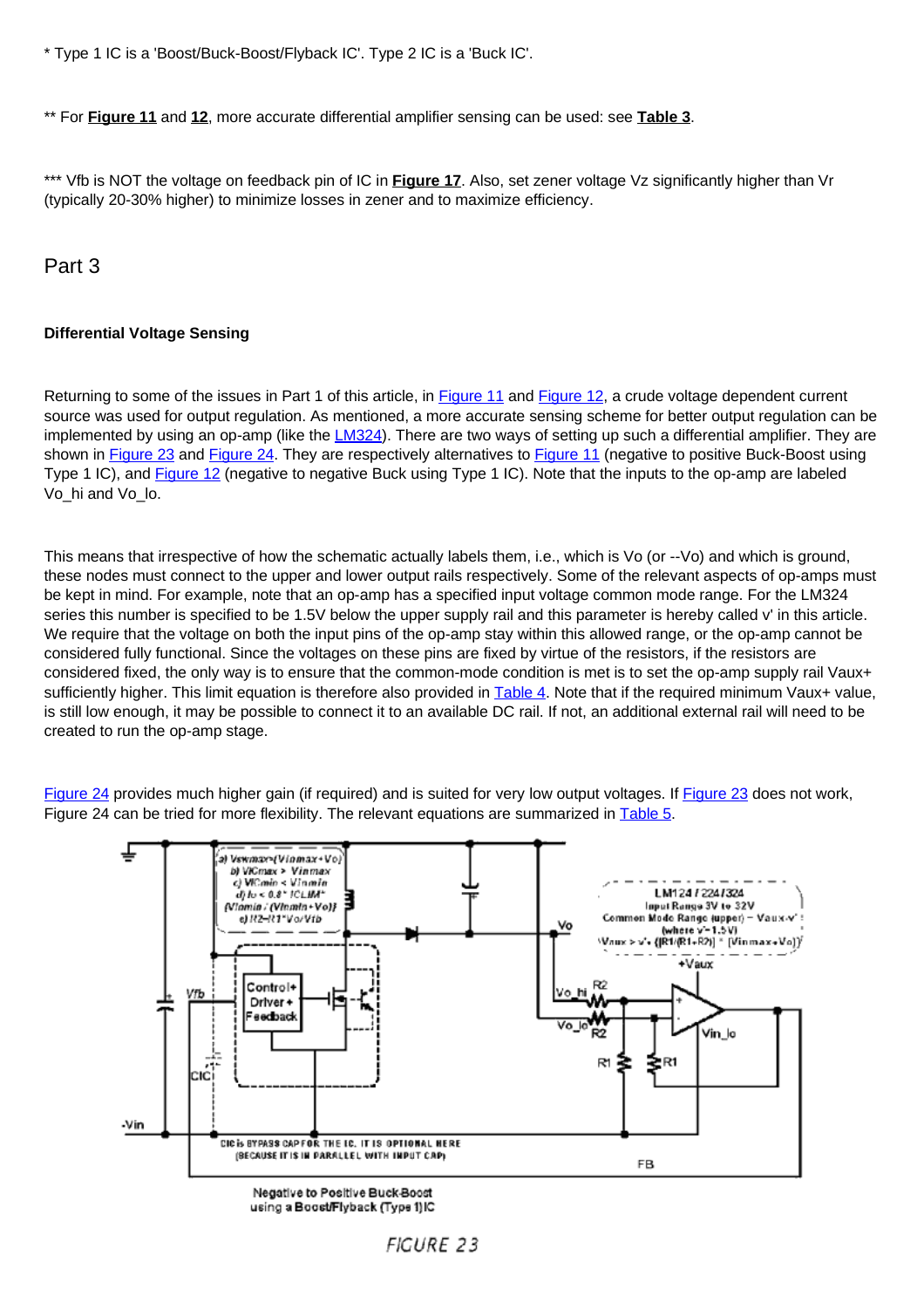![](_page_24_Figure_0.jpeg)

**FIGURE 24** 

**Table 5: Op amp choices**

| <b>Figure</b> | 0p-Amp                     | <b>Equation Set</b>                                                                                                                                                                                                     |
|---------------|----------------------------|-------------------------------------------------------------------------------------------------------------------------------------------------------------------------------------------------------------------------|
| Fig 23        | Standard Differential Amp. | $R2 = R1 \bullet V_0 / Vfb$                                                                                                                                                                                             |
|               |                            | $\boxed{\mathrm{V}\,\mathrm{aux}\geq \mathrm{v}^{\mathrm{i}}\!\!+\!\!\left[\frac{\mathrm{R1}}{\mathrm{R1}+\mathrm{R2}}\!\bullet\!\left(\mathrm{V}\,\mathrm{in}\;\mathrm{max}\!+\!\mathrm{V}\,\mathrm{o}\right)\right]}$ |
| Fig 24        | Hi-Gain Differential Amp.  | $R2 = Rx \cdot Vo / Vfb$                                                                                                                                                                                                |
|               |                            | $Rx = R3 + R4 + \frac{R3 \cdot R4}{R5}$                                                                                                                                                                                 |
|               |                            | $R2 = R3 + \frac{R4 \cdot R5}{R4 + R5}$                                                                                                                                                                                 |
|               |                            | $V$ aux $\geq v' + \left[\frac{R1}{R1 + R2}\bullet (V\text{in max} + V\text{o})\right]$                                                                                                                                 |

## **Some Practical Cases**

We now present some typical examples to clarify the procedure further.

**Example1:** The LM2585 is a '3A Flyback regulator'. The datasheet is available at http://www.national.com/ds/LM/LM2585.pdf for more details.

The MIN value of its internal current limit (see its Table of Electrical characteristics) is 3A. Its input operating voltage range is 4V to 40V. Its switch can withstand 65V. Can it be used in a Boost topology? And for what applications?

The following steps are required in this analysis.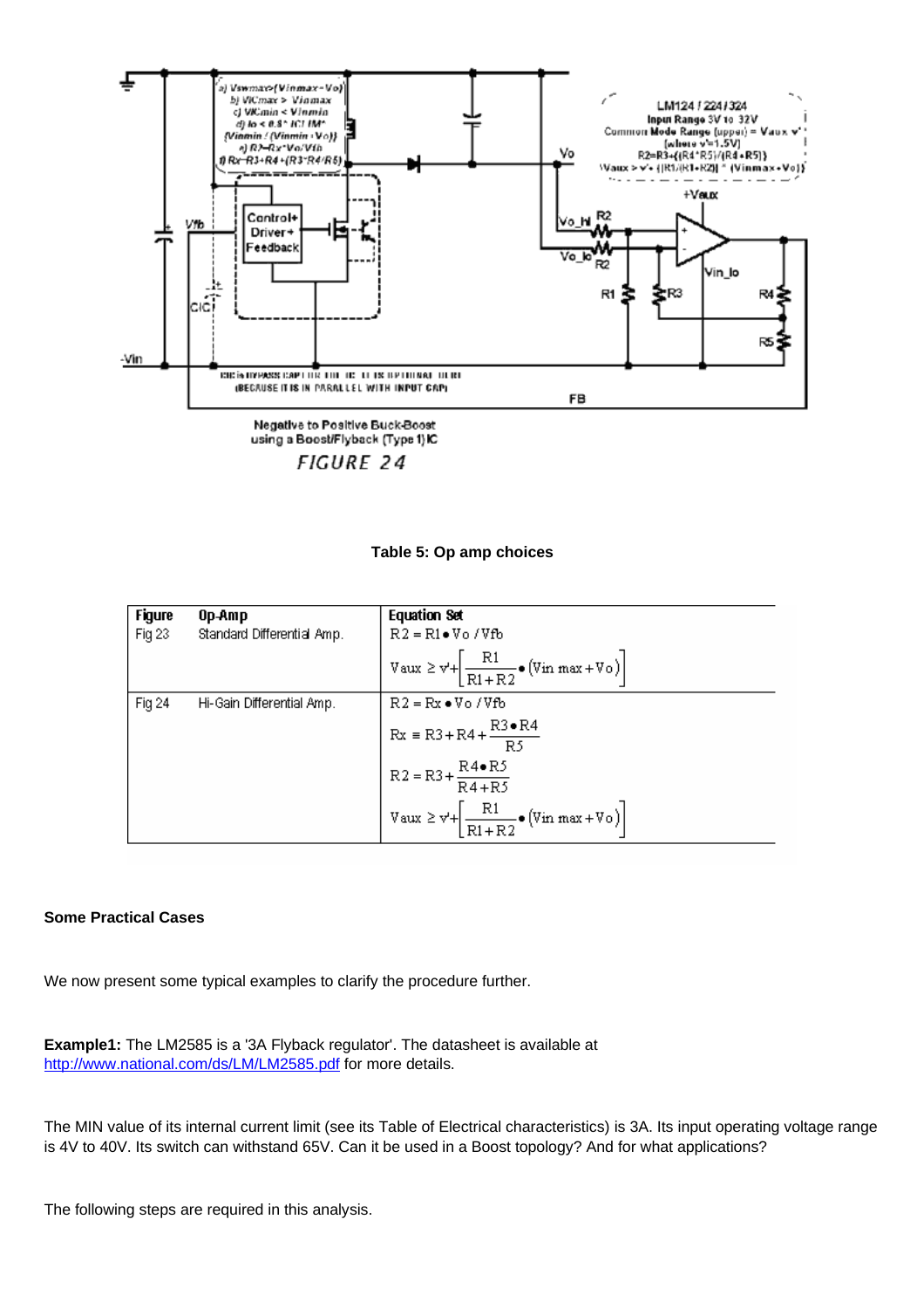- 1. We identify that the LM2585 is a Type 1 IC by our nomenclature.
- 2. Referring to the summary chart for Type 1 in Figure 18 (Part 1 of this article), we see that it can be used as say a positive to positive Boost. The corresponding figure is Figure 10 (in Part 1 of this article).
- 3. Now we consult Figure 10 (Part 1 of this article). This is the required schematic. The feedback scheme is noted. For more detailed design equations for this topology one can refer to the design table under 'Boost' in AN-1246.
- 4. The relevant selection criteria for suitability are in Table 4. We read off the equations corresponding to Figure 10 in this table and we get the following checklist

| $V$ sw max $\geq V_0$      | Vin min<br>$\textrm{Io} \leq 0.8 \bullet \textrm{ICLIM} \bullet$ |
|----------------------------|------------------------------------------------------------------|
| $VIC$ max $\geq$ Vin max   | V٥                                                               |
| $VIC \nmin \leq Vin \nmin$ | $R2 = R1 \bullet \left[ \frac{V_0}{Vfb} - 1 \right]$             |
|                            | $D\max \geq \frac{Vo-Vin\ min}$                                  |
|                            |                                                                  |

- 5. We see that the input voltage must be below 40V and the output voltage must be below 65V (since Vswmax > Vo and VICmax > Vinmax). These define the input/output voltage conditions for any suitable application.
- 6. The maximum load current is

$$
Io = 0.8 \times ICLIM \times \left[ \frac{Vin \ min}{V_0} \right]
$$

So if the output is set to 60V and the input ranges from say 20V to 40V, the maximum load (with a suitably designed practical inductor) is

$$
I_0 = 0.8 \times 3 \times \left[\frac{20}{60}\right] = 0.8 \,\mathrm{A}
$$

**Example2:** The required application conditions are Vin ranging from 4.5V to 5.5V. The output requirement is --5V at 0.5A. Can the LM2651 be used?

LM2651 is a '1.5A Buck Regulator'. Note firstly that this IC can deliver 1.5A in a Buck configuration, but not so in any other configuration/topology. The load rating must then be re-calculated. The following steps are performed.

- 1. We identify the LM2651 as a Type 2 IC according to our nomenclature
- 2. We refer to Figure 22, which summarizes all the applications of Type 2 ICs. We can see that a positive to negative Buck-Boost is possible with this IC.
- 3. The relevant schematic is stated to be Figure 20 which we consult for the schematic and feedback scheme.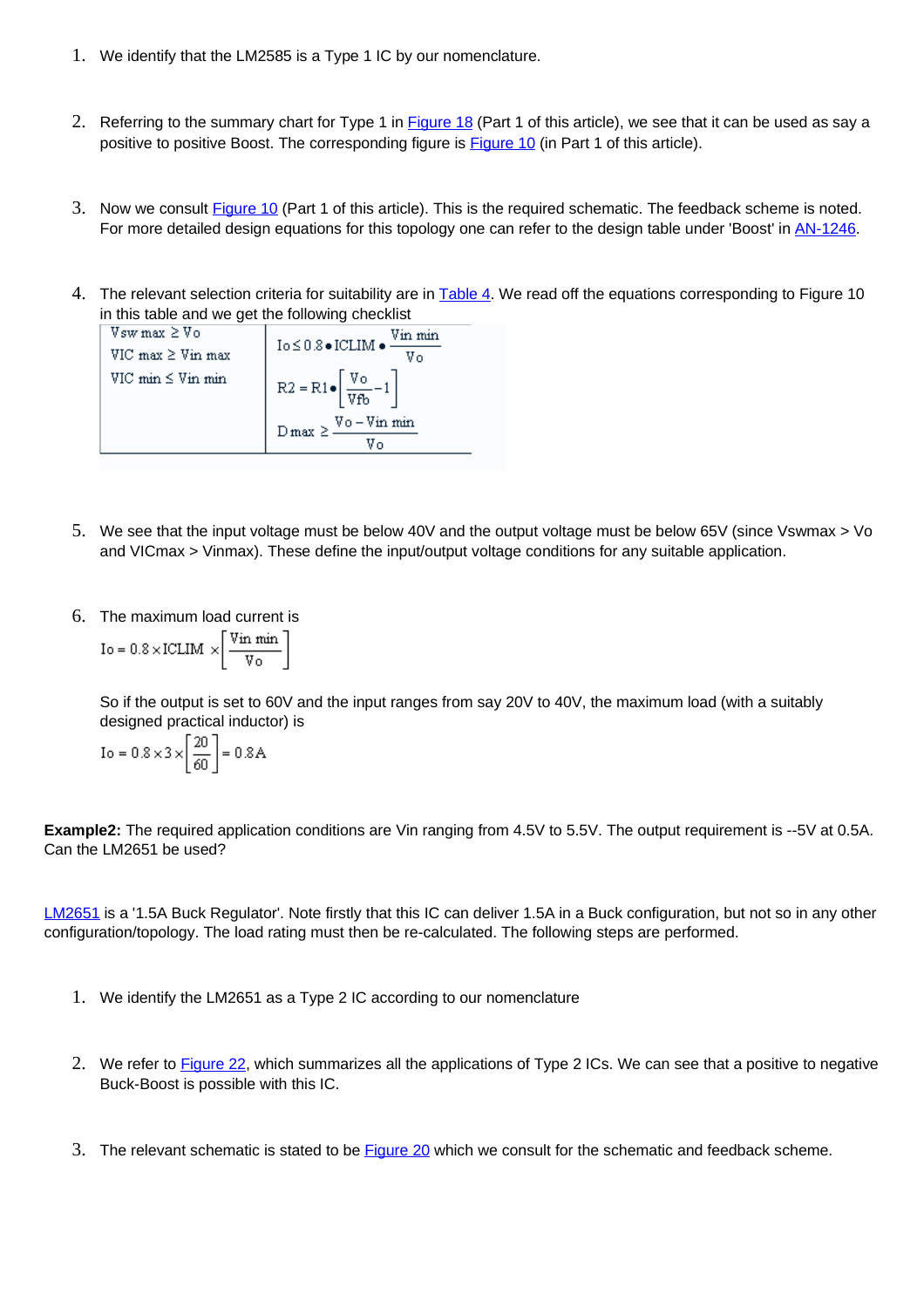4. Referring to Table 4 for the selection criteria corresponding to Figure 20:<br>  $\left| \begin{array}{c} \nabla U \cap \text{max} \geq \nabla \text{in} \text{max} + \nabla \text{o} \\ \nabla U \geq \nabla \text{in} \text{min} \end{array} \right|$   $\left| \begin{array}{c} \nabla \text{in} \text{min} \\ \nabla \text{in} \text{min} + \nabla \text{o} \end{array} \right|$  $VIC$  max  $\geq$  Vin max + Vo VIC min ≤ Vin min  $R2 = R1 \bullet \left[ \frac{V_0}{Vfb} - 1 \right]$  $D \max \geq \frac{V_0}{\frac{V_{\text{in}} \min + V_0}{\min + V_0}}$ 

- 5. Referring to the datasheet of this device at http://www.national.com/ds/LM/LM2651.pdf VICmin=4V VICmax=14V ICLIM=1.55A
- 6. Therefore we now check sequentially for these conditions: a) VICmax>Vinmax+Vo 14V>5.5V+5V=10.5V OK b) VICmin c) Io< 0.8\*ICLIM\* (Vinmin/(Vinmin+Vo) 0.5< 0.8\*1.55\*{4.5/(4.5+5)}=0.587 OK The maximum duty cycle can be as low as 92%. Checking for this too: d) Dmax>Vo/(Vo+Vinmin) 0.92>5/(5+4.5)=0.53 OK Therefore the LM2651 is acceptable for the intended application.

## **Other Concerns in Topology jumping**

One of the main concerns when we jump topologies has to do with a nuance of the topologies themselves. In particular, we must remember that a Buck topology has no Right Half Plane ('RHP') zero, but the Boost and the Flyback/Buck-Boost do. Therefore when we try to take a Buck IC (with internal fixed compensation), we may not have the ability to tailor the crossover frequency to less than 1/4th of the RHP zero frequency as is generally recommended for avoiding this particular mode of instability. So how do we successfully take a Type 2 IC and apply it to other topologies?

To answer that we first must remember the 'intuitive explanation' behind the RHP zero. This is said to occur as follows. If we suddenly increase the load on the output of a Boost or Buck-Boost regulator the output dips momentarily. The voltage on the feedback pin therefore falls slightly and this commands the duty cycle to increase to try and correct for this. But both the Boost and the Buck-Boost are different from the Buck in that during the switch ON-time, NO energy flows into the output...we are basically just building up energy in the inductor during that time. So if the duty cycle increases in response to the load increase, in fact there is a smaller OFF-time, and therefore less rather than more current flows into the output. This causes the output to decrease further. Eventually, after a few cycles, the average inductor current does ramp up progressively and the output dip gets corrected. But before that happens, we can see a situation where the load disturbance is reinforcing itself. In severe cases this may lead to sustained oscillations.

Two well-known RHP zero suppression techniques are used when using a Buck IC to generate other topologies. We show them as applied to a positive to negative configuration. One is shown in Figure 25. This sense when the duty cycle increases suddenly and it thereby pushes up the feedback pin slightly so that it doesn't dip too low in response to the sudden load demand. In Figure 26, we have a typical application circuit as reproduced from the datasheet of LM2593HV, (at http://www.national.com/ds/LM/LM2593HV.pdf ) and we compare the additional components introduced with the schematic in Figure 20. Basically a diode has been inserted and the IC bypass cap is sized to be much bigger now. It is no wonder that the schematic looks much closer to a Buck rather than a Buck-Boost. And in fact during a load transient it does behave temporarily as a Buck, because now significant energy can be transferred from CIC to the output during the switch ON-time. This suppresses the RHP zero significantly, though as compared to Figure 25 it does introduce additional losses across the input diode.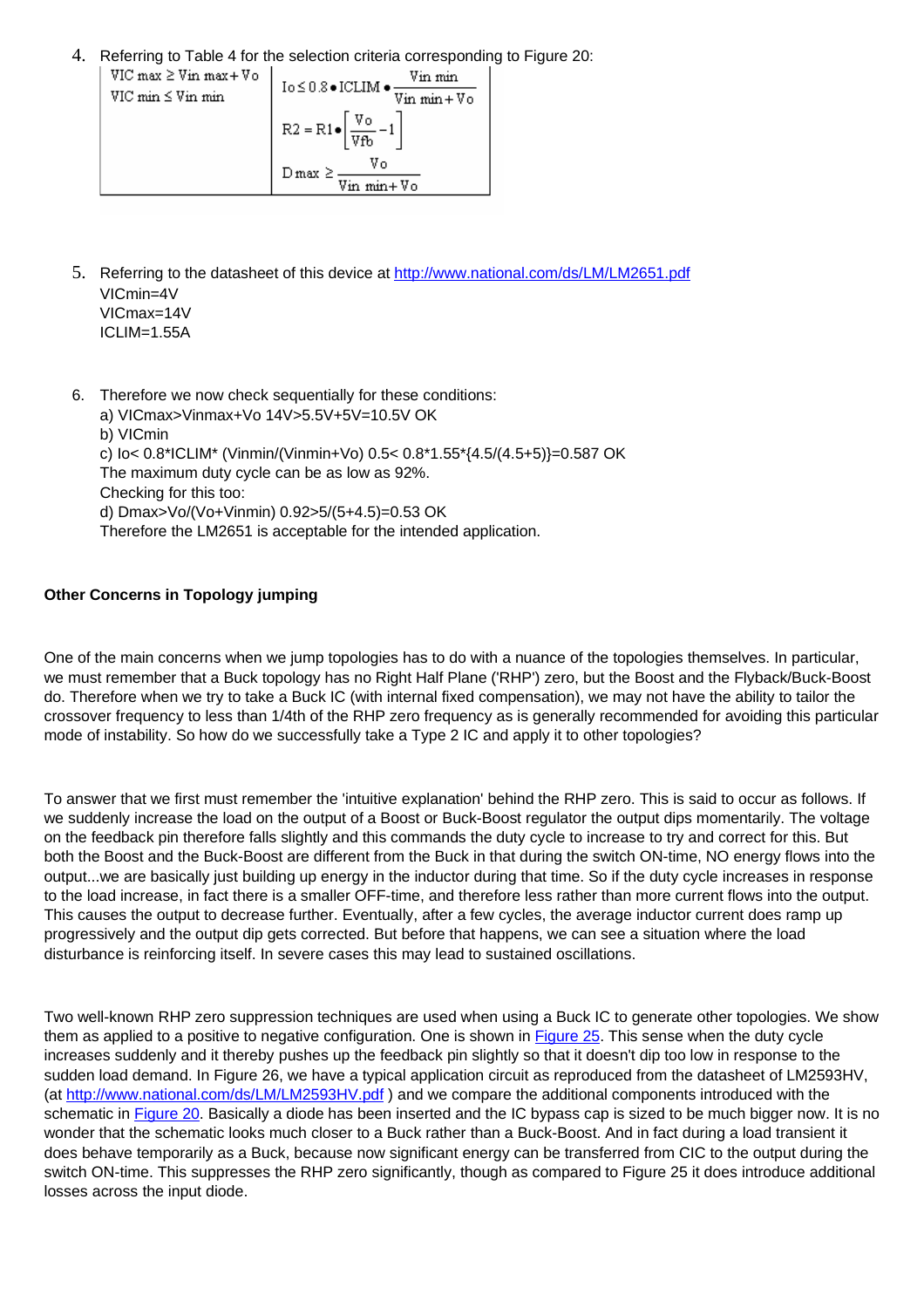![](_page_27_Figure_0.jpeg)

![](_page_27_Figure_1.jpeg)